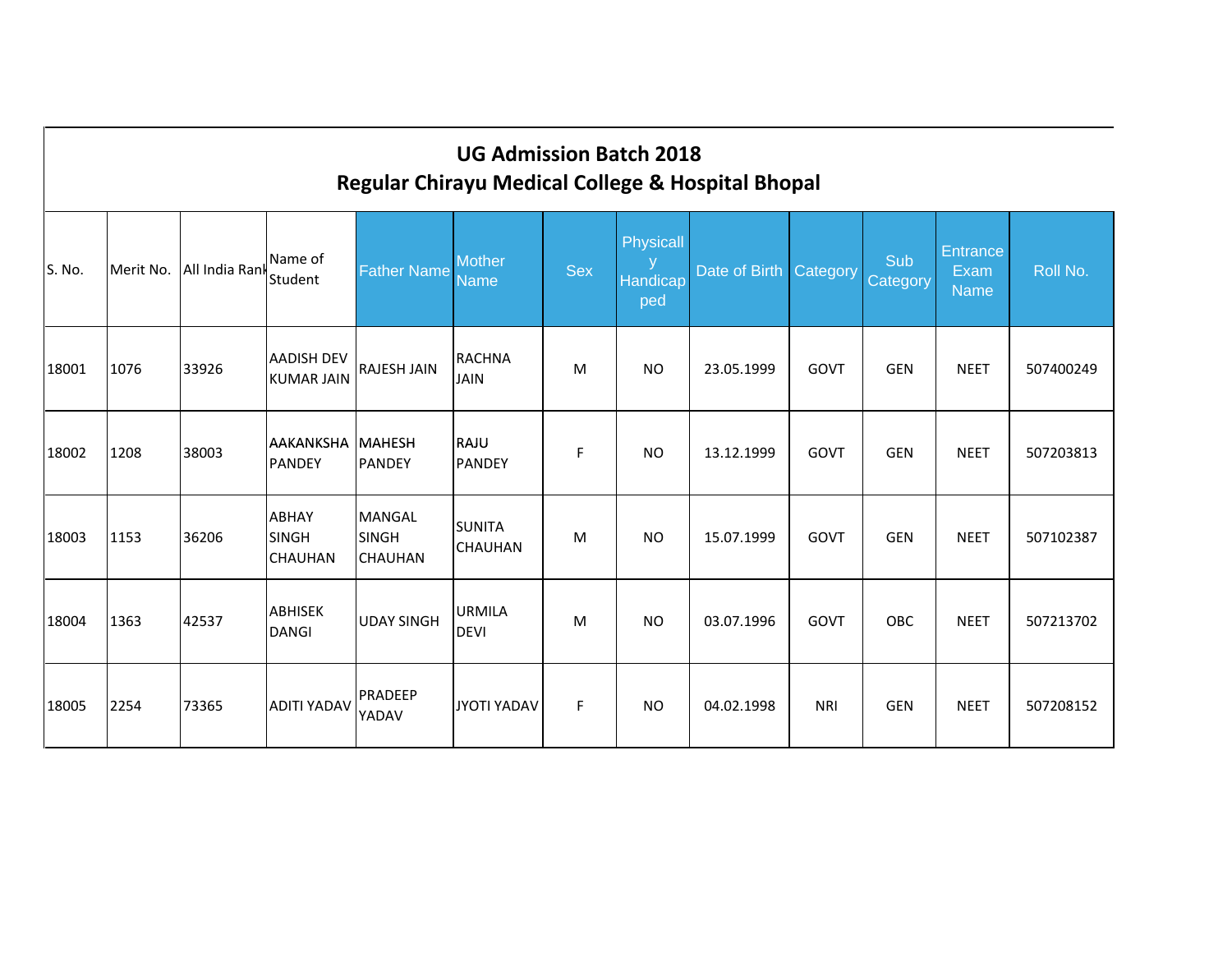| 18006 | 5542 | 261741 | <b>AJIT BHURIA</b>                                     | KAMLESH<br><b>BHURIA</b>                           | SANNU<br><b>BHURIA</b>                    | M | <b>NO</b> | 17.01.1999 | GOVT | <b>ST</b>  | <b>NEET</b> | 507006965 |
|-------|------|--------|--------------------------------------------------------|----------------------------------------------------|-------------------------------------------|---|-----------|------------|------|------------|-------------|-----------|
| 18007 | 3496 | 128129 | <b>AKANCHA</b><br><b>CHOUHAN</b>                       | AMARNATH<br><b>CHOUHAN</b>                         | <b>KRISHNA</b><br><b>CHOUHAN</b>          | F | <b>NO</b> | 01.01.1995 | GOVT | SC         | <b>NEET</b> | 507004278 |
| 18008 | 1230 | 38394  | <b>AKHIL</b><br><b>KUMAR</b><br><b>VISHWAKAR</b><br>MA | <b>RAM SUSHIL</b><br><b>VISHWAKAR</b><br><b>MA</b> | PREMVATI<br><b>VISHWAKAR</b><br><b>MA</b> | M | <b>NO</b> | 05.07.1997 | GOVT | <b>GEN</b> | <b>NEET</b> | 507010543 |
| 18009 | 1575 | 49176  | <b>ALANKRITA</b><br><b>NIGAM</b>                       | <b>ANAND</b><br><b>NIGAM</b>                       | <b>SEEMA</b><br><b>NIGAM</b>              | F | <b>NO</b> | 29.10.1999 | GOVT | <b>GEN</b> | <b>NEET</b> | 507007267 |
| 18011 | 871  | 27605  | AMBIKESH<br><b>KUMAR</b><br><b>TIWARI</b>              | <b>DADHICH</b><br><b>KUMAR</b><br><b>TIWARI</b>    | <b>SEEMA</b><br><b>TIWARI</b>             | M | <b>NO</b> | 06.09.1998 | GOVT | <b>GEN</b> | <b>NEET</b> | 507011355 |
| 18012 | 3615 | 134426 | <b>ANCHAL</b><br><b>MAHORE</b>                         | <b>MADHUKAR</b><br><b>MAHORE</b>                   | <b>SHASHI</b><br><b>MAHORE</b>            | M | <b>NO</b> | 19.09.1996 | GOVT | <b>SC</b>  | <b>NEET</b> | 507005370 |
| 18013 | 5352 | 244411 | KOL                                                    | ANIL KUMAR CHANDRABAL SUGHARI<br>I KOL             | <b>DEVI</b>                               | M | <b>NO</b> | 20.07.1988 | GOVT | <b>ST</b>  | <b>NEET</b> | 507009235 |
| 18014 | 3621 | 134523 | <b>ANJALI</b><br><b>AASERI</b>                         | <b>GHAN SHYAM KALA VATI</b>                        |                                           | F | <b>NO</b> | 01.11.1998 | GOVT | SC         | <b>NEET</b> | 507013267 |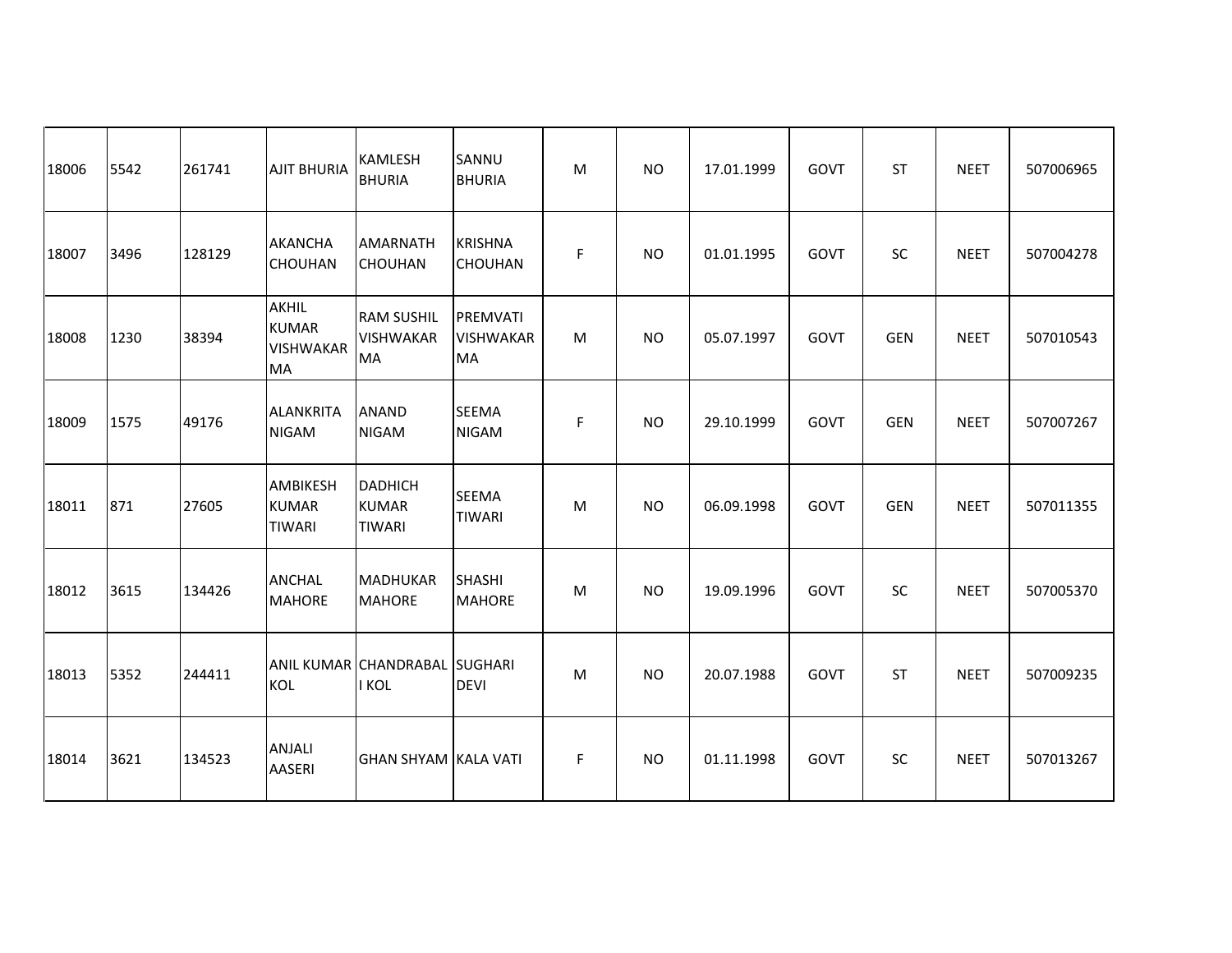| 18015 | 1294 | 40455  | <b>ANJALI</b><br><b>VISHWAKAR</b><br>MA  | <b>RADHEY</b><br>SHYAM<br><b>VISHWAKAR</b><br>MA | <b>SABITA</b><br><b>VISHWAKAR</b><br><b>MA</b> | F. | <b>NO</b> | 12.08.1999 | GOVT        | <b>GEN</b> | <b>NEET</b> | 507207419 |
|-------|------|--------|------------------------------------------|--------------------------------------------------|------------------------------------------------|----|-----------|------------|-------------|------------|-------------|-----------|
| 18016 | 926  | 29518  | <b>ANJALI</b><br>YADAV                   | <b>SURESH</b><br>YADAV                           | <b>REKHA</b><br>YADAV                          | F  | <b>NO</b> | 05.05.1999 | GOVT        | <b>GEN</b> | <b>NEET</b> | 507205895 |
| 18018 | 1365 | 42641  | <b>ANSHIKA</b><br><b>SINGH</b>           | <b>JEEVENDRA</b><br>SINGH                        | SAROJ<br>SINGH                                 | F  | <b>NO</b> | 06.05.2000 | GOVT        | OBC        | <b>NEET</b> | 507014618 |
| 18019 | 1169 | 36638  | ANUJ<br>SHARMA                           | <b>SANTOSH</b><br><b>SHARMA</b>                  | <b>MANORAMA</b><br>SHARMA                      | M  | <b>NO</b> | 08.07.1998 | GOVT        | <b>GEN</b> | <b>NEET</b> | 507211171 |
| 18020 | 3084 | 108189 | ANURAG<br><b>KUMAR</b><br><b>KHATEEK</b> | <b>ASHOK</b><br><b>KUMAR</b><br><b>KHATEEK</b>   | <b>SHEELA</b><br><b>KHATEEK</b>                | M  | <b>NO</b> | 01.07.1996 | GOVT        | SC         | <b>NEET</b> | 507012440 |
| 18021 | 3259 | 116582 | ANURAG<br><b>SINGH</b><br><b>BAGRI</b>   | <b>RAM</b><br>SHIROMANI<br><b>BAGRI</b>          | <b>MEERA BAI</b>                               | M  | <b>NO</b> | 26.06.1999 | GOVT        | SC         | <b>NEET</b> | 507308517 |
| 18022 | 1250 | 39026  | <b>ARPIT RAJ</b><br><b>KHARE</b>         | SATGURU<br><b>DAYAL KHARE</b>                    | <b>RENU KHARE</b>                              | M  | <b>NO</b> | 30.07.1998 | <b>GOVT</b> | <b>GEN</b> | <b>NEET</b> | 507003022 |
| 18023 | 1199 | 37686  | <b>ARTHAM</b><br><b>SHARMA</b>           | KAMLESH<br><b>CHANDRA</b><br>SHARMA              | SANGEETA<br>SHARMA                             | M  | <b>NO</b> | 31.07.1999 | GOVT        | <b>GEN</b> | <b>NEET</b> | 507302615 |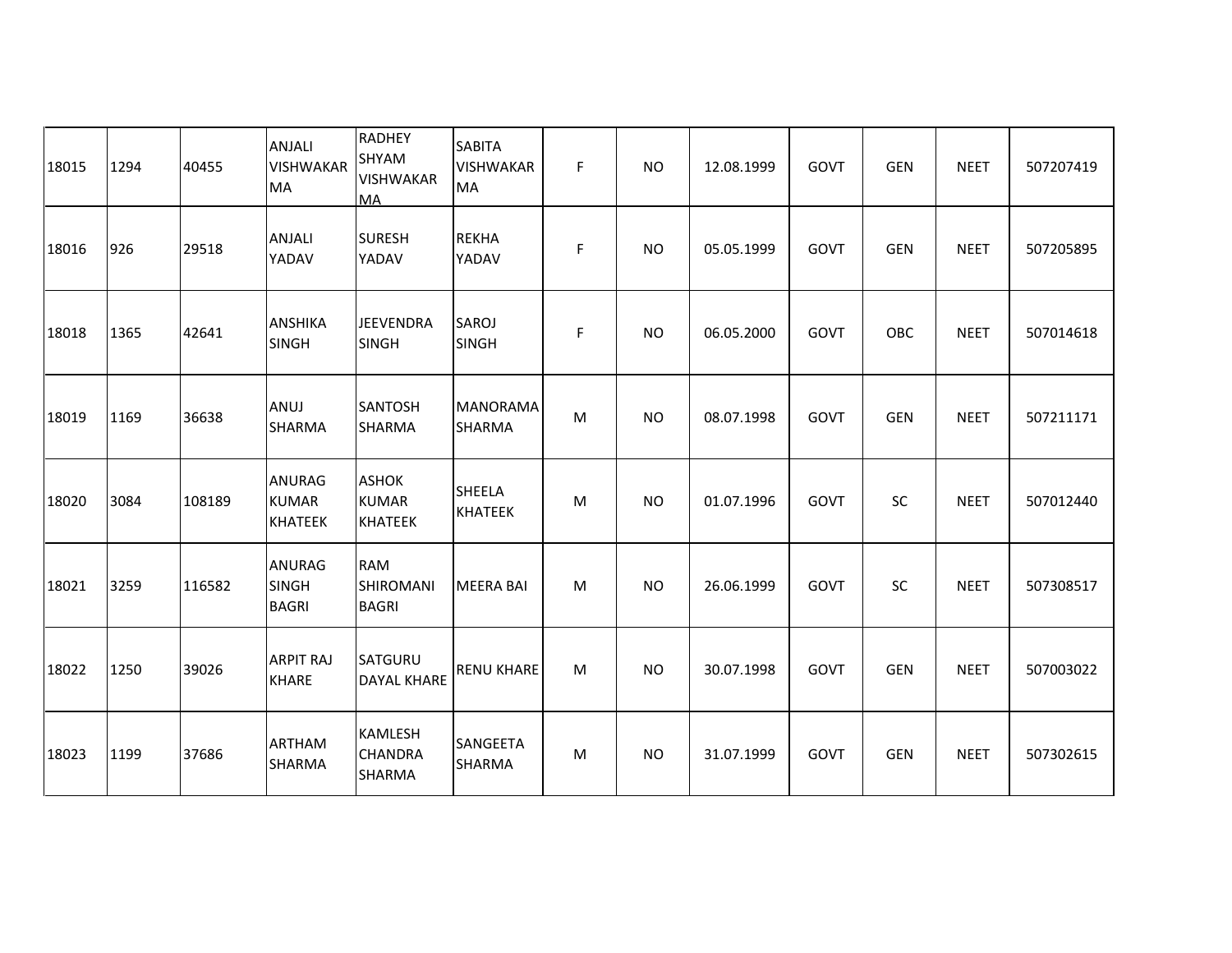| 18024 | 944  | 29984  | <b>ASHUTOSH</b><br><b>PANDEY</b>                        | SANJEEV<br><b>PANDEY</b>             | <b>ANUPAMA</b><br><b>PANDEY</b>       | м | <b>NO</b> | 21.03.2000 | GOVT | <b>GEN</b> | <b>NEET</b> | 507303527 |
|-------|------|--------|---------------------------------------------------------|--------------------------------------|---------------------------------------|---|-----------|------------|------|------------|-------------|-----------|
| 18025 | 1357 | 42416  | <b>ASHVIN</b><br><b>JITPURE</b>                         | <b>JAGDISH</b><br><b>JITPURE</b>     | <b>GEETA</b><br><b>JITPURE</b>        | м | <b>NO</b> | 16.11.1998 | GOVT | OBC        | <b>NEET</b> | 507011147 |
| 18027 | 807  | 25671  | <b>ASWANI</b><br>PRATAP<br><b>SINGH</b><br><b>JADON</b> | <b>YOGENDRA</b><br>SINGH JADON JADON | NEERAJ                                | M | <b>NO</b> | 23.06.1998 | GOVT | <b>GEN</b> | <b>NEET</b> | 507106826 |
| 18028 | 888  | 28051  | <b>AVANTIKA</b><br><b>PATEL</b>                         | <b>SATYENDRA</b><br><b>PATEL</b>     | <b>GEETA</b><br><b>PATEL</b>          | F | <b>NO</b> | 23.12.1999 | GOVT | <b>GEN</b> | <b>NEET</b> | 507303094 |
| 18029 | 932  | 29683  | <b>AYUSH</b><br><b>DWIVEDI</b>                          | <b>RAM BABU</b><br><b>DWIVEDI</b>    | <b>NEHA</b><br><b>DWIVEDI</b>         | M | <b>NO</b> | 10.07.2000 | GOVT | <b>GEN</b> | <b>NEET</b> | 507006878 |
| 18030 | 1096 | 34393  | <b>AYUSH</b><br><b>GUPTA</b>                            | PRAHLAD<br><b>GUPTA</b>              | <b>VANDNA</b><br><b>GUPTA</b>         | M | <b>NO</b> | 26.10.2000 | GOVT | <b>GEN</b> | <b>NEET</b> | 507008250 |
| 18031 | 1288 | 40354  | <b>AZIZ</b><br><b>BEGUNWAL</b><br>Α                     | <b>MANSOOR</b><br><b>BEGUNWALA</b>   | <b>FATEMA</b><br><b>BEGUNWAL</b><br>A | м | <b>NO</b> | 28.12.1999 | GOVT | <b>GEN</b> | <b>NEET</b> | 507006988 |
| 18032 | 6457 | 338901 | <b>BABU</b><br>CHOUHAN                                  | <b>GULA SINGH</b><br>CHOUHAN         | <b>CHAMPABAL</b><br><b>CHOUHAN</b>    | M | <b>NO</b> | 12.07.1997 | GOVT | <b>ST</b>  | <b>NEET</b> | 507213515 |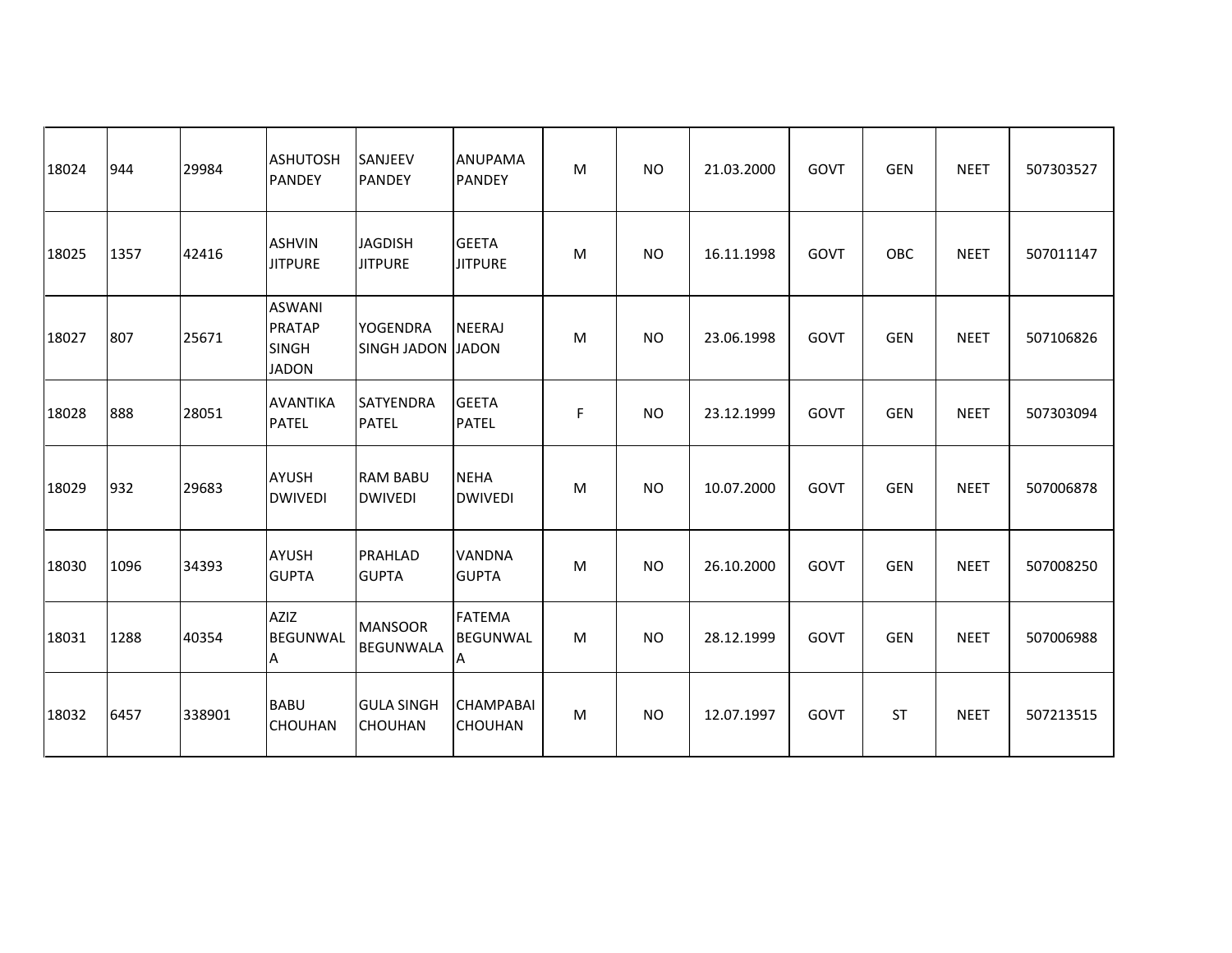| 18033 | 6826 | 383769 | <b>BHARAT</b><br><b>BARDE</b>   | <b>LAXMAN</b><br><b>BARDE</b>                    | <b>BANI BAI</b><br><b>BARDE</b>   | M         | <b>NO</b> | 05.07.1994 | GOVT        | <b>ST</b>  | <b>NEET</b> | 507012655 |
|-------|------|--------|---------------------------------|--------------------------------------------------|-----------------------------------|-----------|-----------|------------|-------------|------------|-------------|-----------|
| 18034 | 694  | 22440  | <b>BIPASHA</b><br><b>BARAT</b>  | <b>BISWADEB</b><br><b>BARAT</b>                  | <b>SWASTI</b><br><b>BARAT</b>     | F         | <b>NO</b> | 26.02.2000 | GOVT        | <b>GEN</b> | <b>NEET</b> | 507207762 |
| 18036 | 1212 | 38119  | <b>DEEKSHA</b><br><b>MISHRA</b> | SANTOSH<br><b>MISHRA</b>                         | SHYAMLA<br><b>MISHRA</b>          | F         | <b>NO</b> | 12.12.1998 | GOVT        | <b>GEN</b> | <b>NEET</b> | 507007937 |
| 18037 | 1202 | 37805  | <b>DEEPU</b><br><b>THARVANI</b> | <b>SHEETAL</b><br><b>THARVANI</b>                | <b>RENU</b><br><b>THARVANI</b>    | ${\sf M}$ | <b>NO</b> | 16.06.1996 | GOVT        | <b>GEN</b> | <b>NEET</b> | 507011404 |
| 18038 | 1309 | 40869  | DHEERAJ<br><b>GEHLOD</b>        | <b>RAMESH</b><br><b>CHANDRA</b><br><b>GEHLOD</b> | PAVITRA BAI<br><b>GEHLOD</b>      | M         | <b>NO</b> | 15.08.1997 | GOVT        | OBC        | <b>NEET</b> | 507014118 |
| 18039 | 1188 | 37356  | DHEERAJ<br><b>PATIDAR</b>       | <b>MANSINGH</b><br><b>PATIDAR</b>                | <b>HIRAMANI</b><br><b>PATIDAR</b> | M         | <b>NO</b> | 20.12.1998 | GOVT        | <b>GEN</b> | <b>NEET</b> | 507206635 |
| 18040 | 6552 | 350778 | <b>DHIRAJ</b><br><b>BARIYA</b>  | <b>RAMLAL</b><br><b>BARIYA</b>                   | RAJANI<br><b>BARIYA</b>           | M         | <b>NO</b> | 31.07.1994 | <b>GOVT</b> | <b>ST</b>  | <b>NEET</b> | 507211038 |
| 18041 | 1180 | 37181  | <b>DISHIKA</b><br><b>DUBELA</b> | CHANDRABHA INDRA<br><b>N DUBELA</b>              | <b>DUBELA</b>                     | F         | <b>NO</b> | 11.08.1998 | GOVT        | <b>GEN</b> | <b>NEET</b> | 511204513 |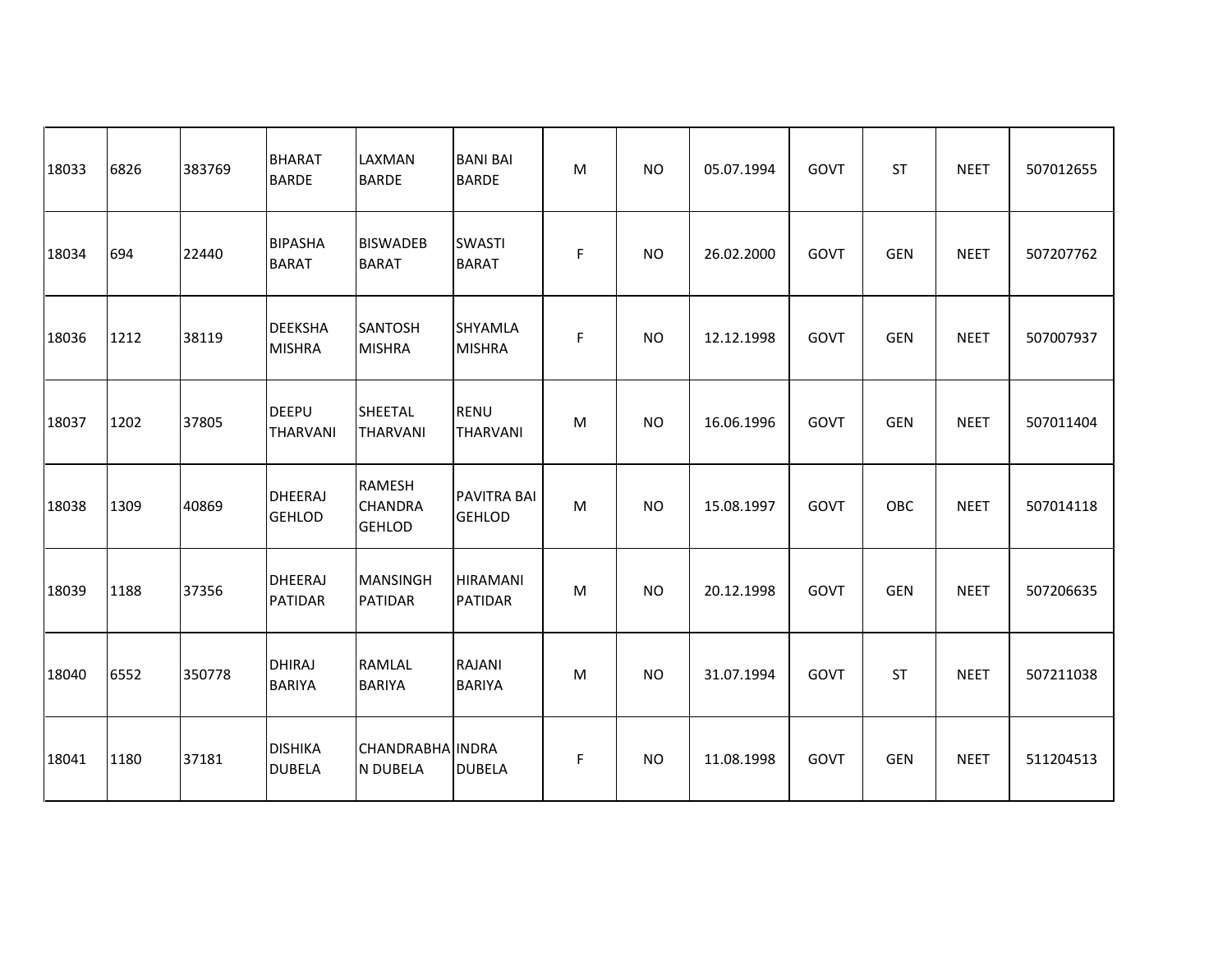| 18042 | 6954 | 400627 | <b>DIVA SINGH</b>               | <b>VIRENDRA</b><br><b>SINGH</b>     | SHALU<br><b>SINGH</b>             | F  | <b>NO</b> | 02.06.1999 | <b>NRI</b> | <b>GEN</b> | <b>NEET</b> | 507008480 |
|-------|------|--------|---------------------------------|-------------------------------------|-----------------------------------|----|-----------|------------|------------|------------|-------------|-----------|
| 18043 | 1278 | 40108  | <b>DIVYAM</b><br><b>CHAUHAN</b> | <b>RAJENDRA</b><br><b>CHAUHAN</b>   | SANGEETA<br><b>CHAUHAN</b>        | M  | <b>NO</b> | 20.04.2001 | GOVT       | <b>GEN</b> | <b>NEET</b> | 507205814 |
| 18044 | 1312 | 41006  | <b>DIVYANSH</b>                 | <b>VINOD</b><br>CHOUDHARY CHOUDHARY | <b>PUSHPA</b><br><b>CHOUDHARY</b> | м  | <b>NO</b> | 24.04.1999 | GOVT       | OBC        | <b>NEET</b> | 507201686 |
| 18045 | 1138 | 35781  | <b>FALGUNI</b><br><b>JAIN</b>   | <b>SANJAY JAIN</b>                  | <b>PRAVEENA</b><br><b>JAIN</b>    | F  | <b>NO</b> | 02.11.2000 | GOVT       | <b>GEN</b> | <b>NEET</b> | 507203775 |
| 18047 | 1246 | 38978  | <b>GUNJAN</b><br><b>MISHRA</b>  | AMRENDRA<br><b>MISHRA</b>           | <b>PUSHPA</b><br><b>MISHRA</b>    | F  | <b>NO</b> | 09.08.1997 | GOVT       | <b>GEN</b> | <b>NEET</b> | 507000388 |
| 18048 | 8180 | 582258 | HARSHITA<br><b>MISHRA</b>       | <b>JAYANT</b><br><b>MISHRA</b>      | <b>KIRAN</b><br><b>MISHRA</b>     | F. | <b>NO</b> | 31.03.2000 | <b>NRI</b> | <b>GEN</b> | <b>NEET</b> | 507006673 |
| 18049 | 1258 | 39253  | <b>HEERAL</b><br><b>SAHANI</b>  | <b>INDRA SINGH</b><br>SAHANI        | <b>NEELU</b><br><b>SAHANI</b>     | F  | <b>NO</b> | 31.10.1999 | GOVT       | <b>GEN</b> | <b>NEET</b> | 507205828 |
| 18050 | 782  | 24852  | <b>ISHA JAIN</b>                | <b>NEELESH JAIN</b>                 | <b>RACHNA</b><br><b>JAIN</b>      | F  | <b>NO</b> | 13.06.1999 | GOVT       | <b>GEN</b> | <b>NEET</b> | 511201460 |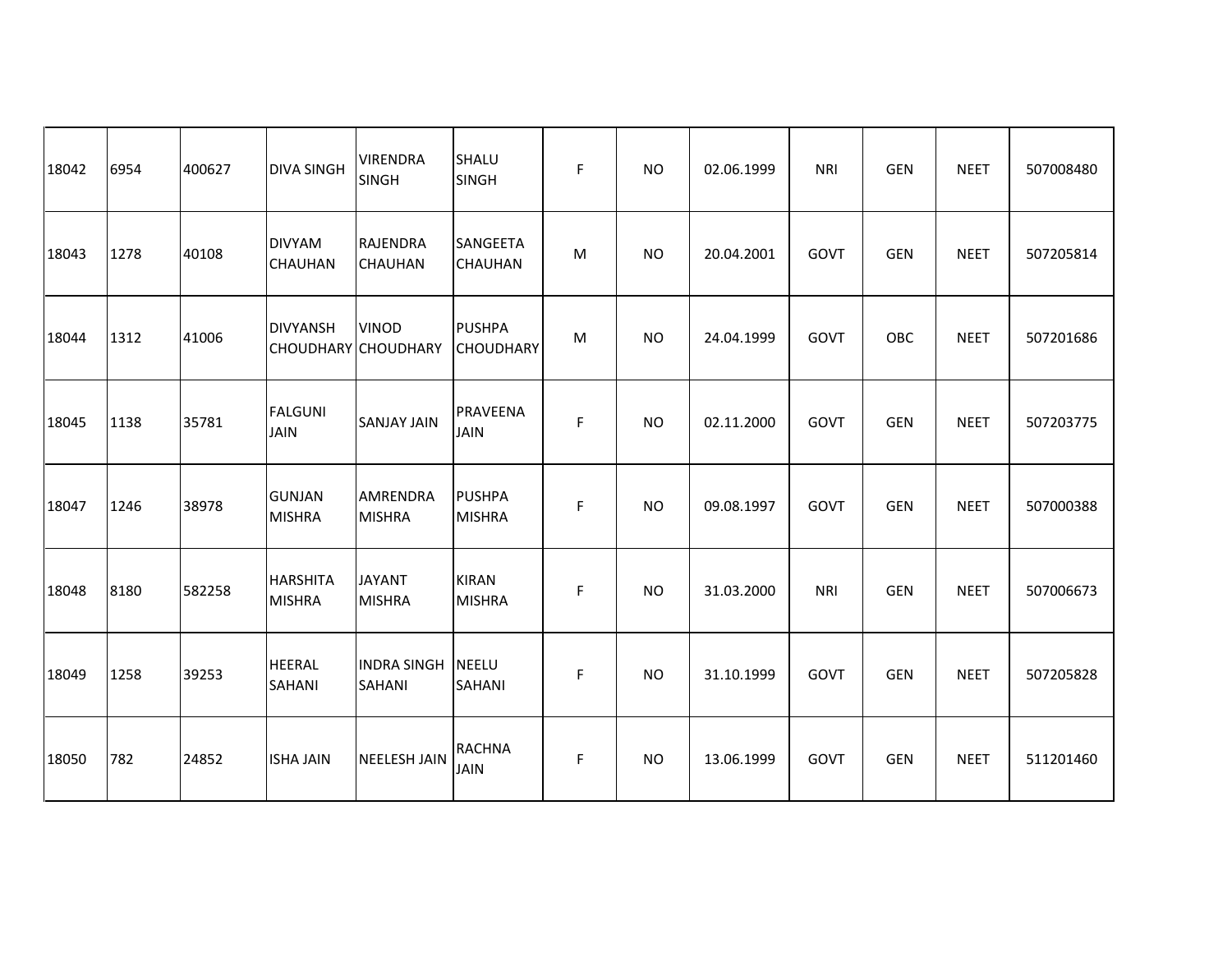| 18051 | 1122 | 35275  | <b>JANHVI</b><br><b>MISHRA</b>  | <b>BIRJ KISHOR</b><br><b>MISHRA</b> | <b>APRNA</b><br><b>MISHRA</b>     | F | <b>NO</b> | 19.11.1999 | GOVT | <b>GEN</b> | <b>NEET</b> | 507302352 |
|-------|------|--------|---------------------------------|-------------------------------------|-----------------------------------|---|-----------|------------|------|------------|-------------|-----------|
| 18053 | 5981 | 298902 | <b>JITENDRA</b><br>KALMI        | <b>MADU KALMI</b>                   | LAXMI<br><b>KALMI</b>             | M | <b>NO</b> | 10.02.1999 | GOVT | <b>ST</b>  | <b>NEET</b> | 507202788 |
| 18056 | 1581 | 49394  | KHUSHI JAIN AJAY JAIN           |                                     | <b>ASHA JAIN</b>                  | F | <b>NO</b> | 24.03.1999 | GOVT | <b>GEN</b> | <b>NEET</b> | 507206089 |
| 18058 | 1266 | 39569  | LAKSHMI<br><b>SINGH</b>         | <b>SAJJAN SINGH</b>                 | <b>SHEELA</b><br><b>SINGH</b>     | F | <b>NO</b> | 02.03.1998 | GOVT | <b>GEN</b> | <b>NEET</b> | 507014066 |
| 18059 | 1333 | 41657  | <b>LALIT</b><br><b>KARODA</b>   | PRABHUJI                            | <b>MANJULA</b>                    | M | <b>NO</b> | 17.10.1997 | GOVT | OBC        | <b>NEET</b> | 507212134 |
| 18060 | 3334 | 120896 | <b>LUCKY</b><br><b>SONGARA</b>  | <b>DINESH</b><br>SONGARA            | <b>ANITA</b><br>SONGARA           | M | <b>NO</b> | 06.10.2001 | GOVT | SC         | <b>NEET</b> | 507006612 |
| 18061 | 6601 | 355211 | <b>MANISH</b><br><b>SOLANKI</b> | <b>JHITARA</b><br><b>SINGH</b>      | <b>SHANTI BAI</b>                 | M | <b>NO</b> | 05.09.1998 | GOVT | <b>ST</b>  | <b>NEET</b> | 507012626 |
| 18062 | 1296 | 40472  | <b>MANOJ</b><br><b>ADANIYA</b>  | <b>RAJESH</b><br><b>ADANIYA</b>     | <b>DHAPUBAI</b><br><b>ADANIYA</b> | M | <b>NO</b> | 18.01.1999 | GOVT | <b>GEN</b> | <b>NEET</b> | 507005623 |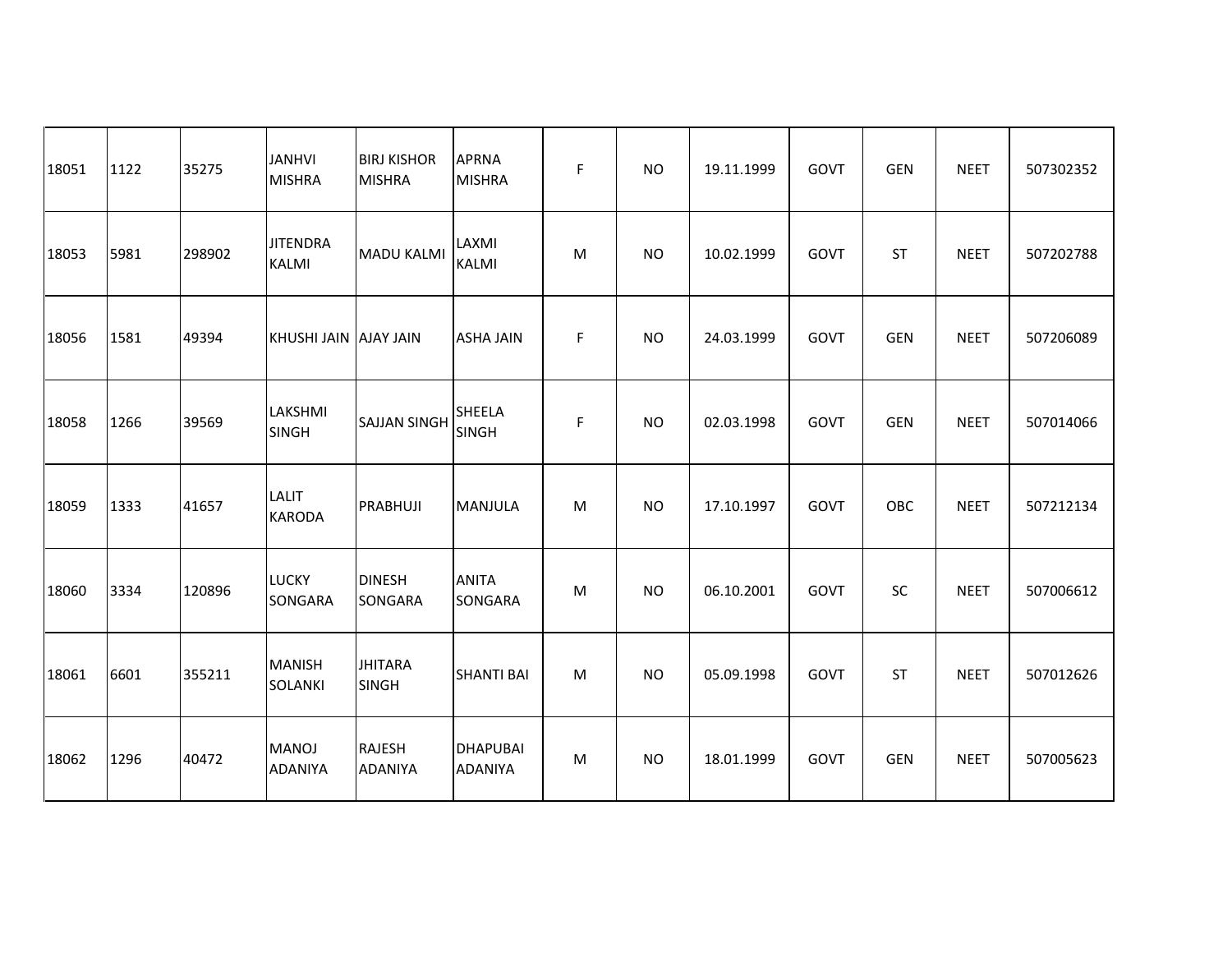| 18063 | 1276 | 39990  | <b>MANPREET</b><br><b>KAUR</b><br><b>TUTEJA</b>    | NARENDRA<br><b>SINGH</b>                              | <b>SATIDER</b><br><b>KAUR</b>         | F | <b>NO</b> | 05.09.1998 | GOVT       | <b>GEN</b> | <b>NEET</b> | 507202864 |
|-------|------|--------|----------------------------------------------------|-------------------------------------------------------|---------------------------------------|---|-----------|------------|------------|------------|-------------|-----------|
| 18064 | 1233 | 38607  | <b>MANVI</b><br><b>MENDIRATT</b><br>Α              | <b>SURESH</b><br>MENDIRATTA                           | <b>REENU</b><br><b>MENDIRATT</b><br>A | F | <b>NO</b> | 25.04.1999 | GOVT       | <b>GEN</b> | <b>NEET</b> | 507302398 |
| 18065 | 819  | 26034  | <b>MAYANK</b><br><b>ARORA</b>                      | <b>RAMESH</b><br><b>ARORA</b>                         | <b>RENU</b><br><b>ARORA</b>           | м | <b>NO</b> | 09.12.1998 | GOVT       | <b>GEN</b> | <b>NEET</b> | 507104945 |
| 18066 | 1407 | 44061  | <b>MOHAMMA</b><br><b>D MUNAAF</b><br><b>USMANI</b> | <b>FARRUKH</b><br><b>USMANI</b>                       | <b>FAIZA M</b><br><b>KHAN</b>         | M | <b>NO</b> | 02.11.2000 | GOVT       | <b>GEN</b> | <b>NEET</b> | 507007243 |
| 18067 | 5691 | 273465 | MOHD<br><b>FIRDOSH</b><br><b>MANSOORI</b>          | SHEIKH FIROZ                                          | <b>AIASHA</b><br><b>BANO</b>          | M | <b>NO</b> | 02.10.1999 | <b>NRI</b> | <b>GEN</b> | <b>NEET</b> | 507302507 |
| 18068 | 1099 | 34505  | <b>MUSKAN</b><br><b>JAISINGHANI</b>                | <b>RAJENDRA</b><br><b>KUMAR</b><br><b>JAISINGHANI</b> | <b>SANGITA</b><br><b>JAISINGHANI</b>  | F | <b>NO</b> | 24.04.1999 | GOVT       | <b>GEN</b> | <b>NEET</b> | 507400420 |
| 18069 | 1254 | 39149  | <b>NAVANYA</b><br><b>TIWARI</b>                    | GAJADHAR<br><b>TIWARI</b>                             | <b>MANJU LATA</b><br><b>TIWARI</b>    | F | <b>NO</b> | 09.05.1998 | GOVT       | <b>GEN</b> | <b>NEET</b> | 507004130 |
| 18070 | 6763 | 375278 | <b>NAVEEN</b><br><b>KUMAR</b>                      | <b>DINESH</b><br><b>KHARADI</b>                       | <b>MAMTA BAI</b>                      | M | <b>NO</b> | 30.11.1998 | GOVT       | <b>ST</b>  | <b>NEET</b> | 507401101 |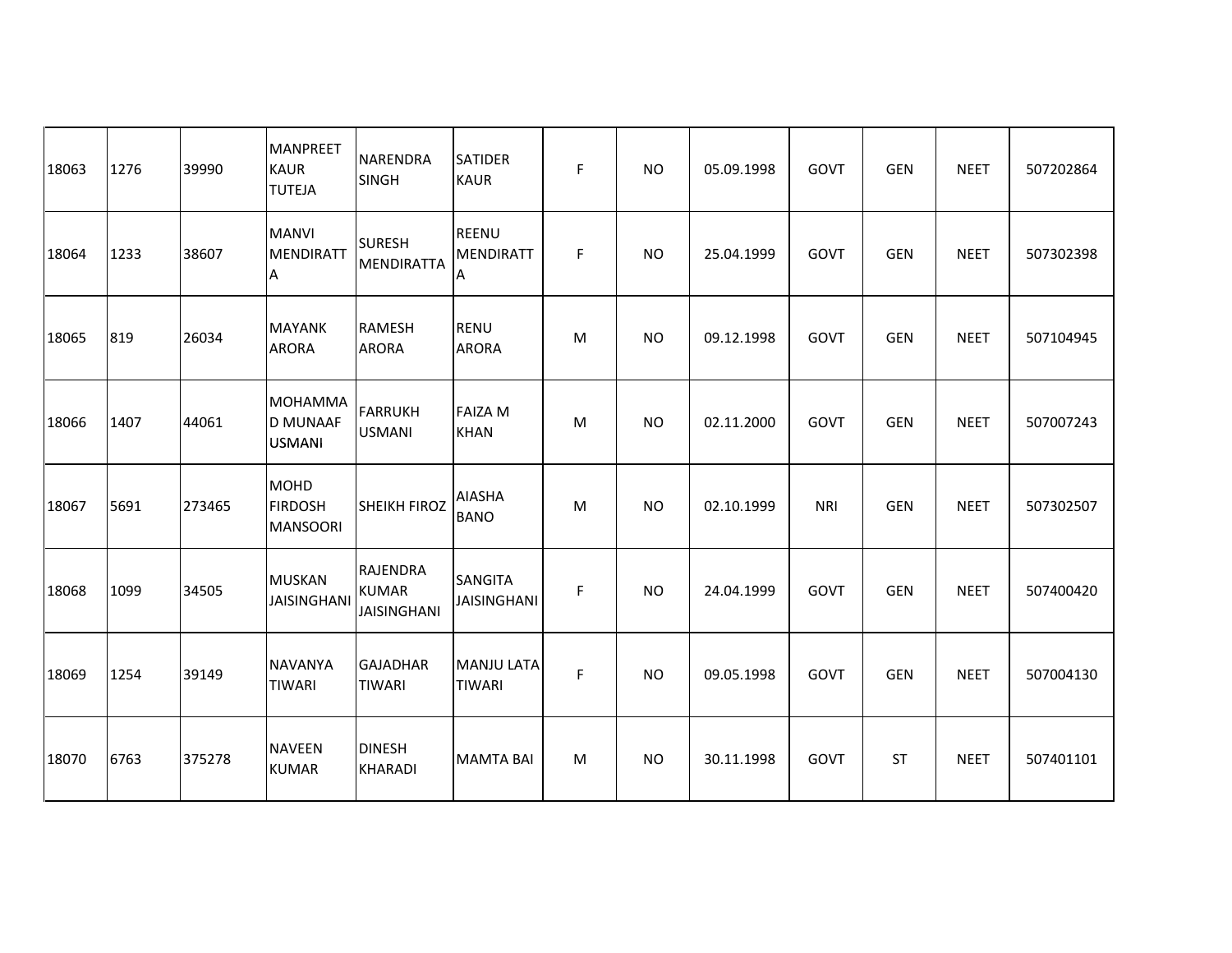| 18072 | 1149 | 36121  | <b>NEERAJ</b><br><b>OBERAI</b>        | <b>RAVINDRA</b><br><b>OBERAI</b>           | <b>ARCHABA</b><br><b>OBERAI</b>        | M | <b>NO</b>      | 15.09.1999 | GOVT | <b>GEN</b> | <b>NEET</b> | 507104740 |
|-------|------|--------|---------------------------------------|--------------------------------------------|----------------------------------------|---|----------------|------------|------|------------|-------------|-----------|
| 18073 | 1221 | 38264  | NEHA<br><b>AGRAWAL</b>                | <b>VIJAY</b><br><b>AGRAWAL</b>             | <b>SEEMA</b><br><b>AGRAWAL</b>         | F | <b>NO</b>      | 30.03.1998 | GOVT | <b>GEN</b> | <b>NEET</b> | 507104690 |
| 18074 | 1913 | 40562  | <b>NEHA</b><br><b>ARJARIYA</b>        | <b>DEEPAK</b><br><b>ARJARIYA</b>           | <b>ARCHANA</b><br><b>ARJARIYA</b>      | F | <b>NO</b>      | 06.07.1998 | GOVT | <b>GEN</b> | <b>NEET</b> | 507006196 |
| 18075 | 3760 | 141444 | <b>NEHA</b><br><b>PARMAR</b>          | <b>DINESH</b><br><b>PARMAR</b>             | <b>SHARDA BAI</b><br><b>PARMAR</b>     | F | N <sub>O</sub> | 01.01.2000 | GOVT | SC         | <b>NEET</b> | 507211434 |
| 18076 | 968  | 30860  | <b>NEHA</b><br><b>RAGHUWAN</b><br>SHI | <b>MANIRAM</b><br><b>RAGHUWANS</b><br>Iнг  | <b>MAYA</b><br>RAGHUWAN<br>SHI         | F | NO.            | 18.02.1999 | GOVT | <b>GEN</b> | <b>NEET</b> | 507401381 |
| 18077 | 1207 | 37991  | <b>NIKHIL</b>                         | <b>SURENDRA</b><br>SINGH BISEN SINGH BISEN | <b>SHUBHANGI</b><br><b>SINGH BISEN</b> | M | <b>NO</b>      | 27.07.1999 | GOVT | <b>GEN</b> | <b>NEET</b> | 508511430 |
| 18078 | 6809 | 381162 | <b>NISHA</b><br><b>CHOUHAN</b>        | <b>JAIRAM</b><br><b>CHOUHAN</b>            | <b>KUVRI BAI</b>                       | F | <b>NO</b>      | 09.04.1999 | GOVT | <b>ST</b>  | <b>NEET</b> | 507214655 |
| 18079 | 1204 | 37902  | <b>OSHIN JAIN</b>                     | <b>AMIT JAIN</b>                           | <b>BHAKTI JAIN</b>                     | F | <b>NO</b>      | 23.11.1999 | GOVT | <b>GEN</b> | <b>NEET</b> | 507206931 |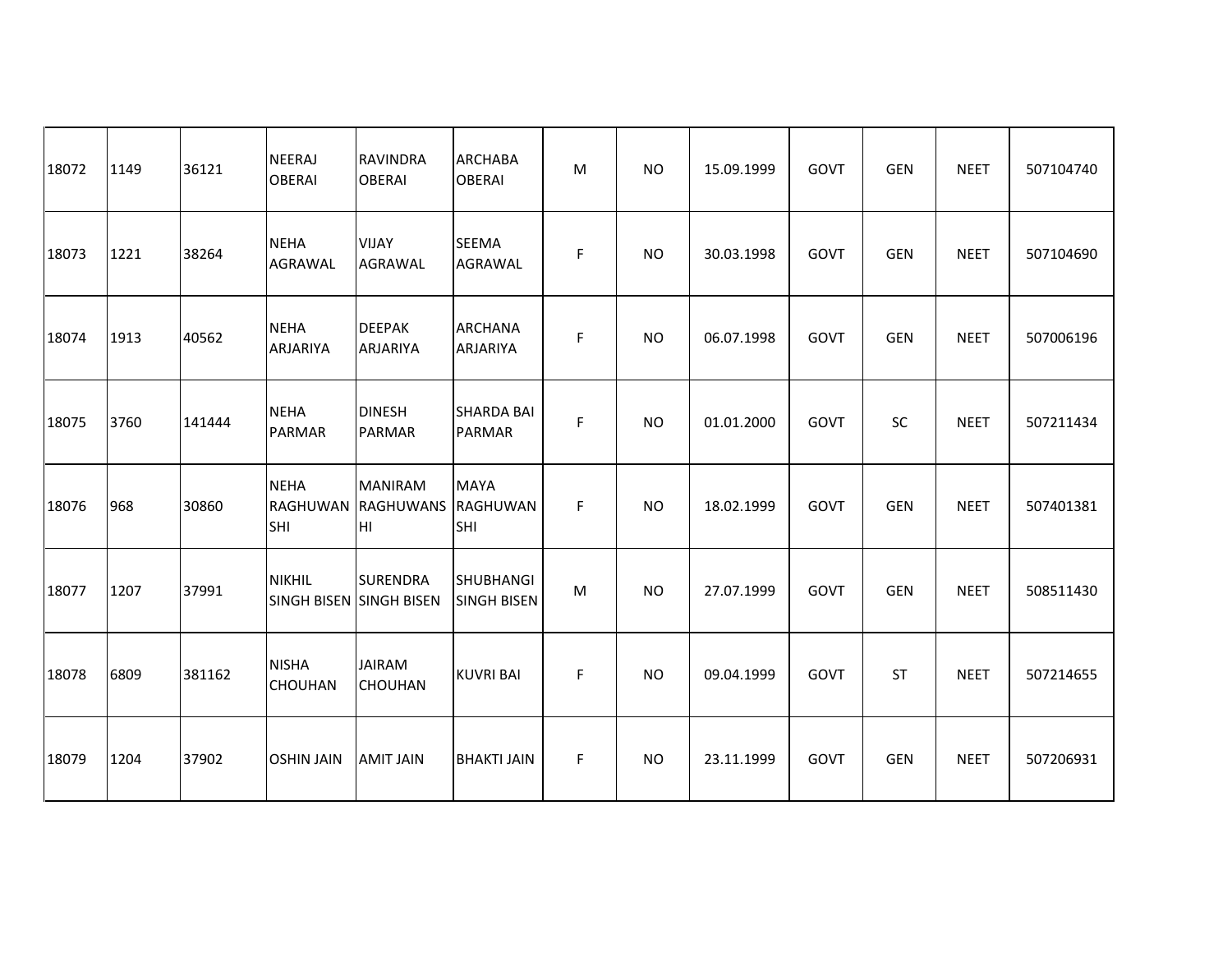| 18080 | 1019 | 32217  | <b>PARUL</b><br><b>KAWALKAR</b>      | <b>NARESH</b><br><b>KAWALKAR</b>               | <b>JAYASHREE</b><br><b>KAWALKAR</b>        | F | <b>NO</b>      | 05.11.1999 | GOVT | <b>GEN</b> | <b>NEET</b> | 507007738 |
|-------|------|--------|--------------------------------------|------------------------------------------------|--------------------------------------------|---|----------------|------------|------|------------|-------------|-----------|
| 18082 | 1210 | 38065  | <b>PAWAN</b><br>SINGH PATEL PATEL    | MANSINGH                                       | <b>HEMLATA</b><br><b>PATEL</b>             | M | <b>NO</b>      | 15.05.1997 | GOVT | <b>GEN</b> | <b>NEET</b> | 507206262 |
| 18083 | 1141 | 35844  | POOJA<br><b>AJMERA</b>               | <b>SUSHIL</b><br><b>AJMERA</b>                 | <b>SHITAL</b><br><b>AJMERA</b>             | F | <b>NO</b>      | 26.10.1999 | GOVT | <b>GEN</b> | <b>NEET</b> | 510900484 |
| 18084 | 3160 | 111680 | POOJA<br><b>DEVANAND</b><br>KURKANJI | DEVANAND<br>KURKANJI                           | <b>NIRMALA</b><br><b>KURKANJI</b>          | F | N <sub>O</sub> | 15.06.1997 | GOVT | SC         | <b>NEET</b> | 507005685 |
| 18087 | 3879 | 148418 | PRAGATI<br><b>BHARTI</b>             | <b>DEEP</b><br><b>CHANDRA</b><br><b>BHARTI</b> | <b>VIJAY LAXMI</b><br><b>BHARTI</b>        | F | <b>NO</b>      | 05.07.1996 | GOVT | SC         | <b>NEET</b> | 507103253 |
| 18089 | 1200 | 37718  | PRATIBHA<br><b>CHAUHAN</b>           | <b>VINAY SINGH</b><br><b>CHAUHAN</b>           | <b>SUMAN</b><br><b>CHAUHAN</b>             | F | <b>NO</b>      | 06.10.1996 | GOVT | <b>GEN</b> | <b>NEET</b> | 507103020 |
| 18090 | 6264 | 321242 | PRITI GOYAL                          | PANDARINAT<br>H GOYAL                          | <b>CHANDRAKA</b><br>LA BAI<br><b>GOYAL</b> | F | <b>NO</b>      | 02.11.1997 | GOVT | <b>ST</b>  | <b>NEET</b> | 507213906 |
| 18091 | 5965 | 297307 | RACHNA<br><b>BHARGAV</b>             | SHOBHARAM<br><b>BHARGAV</b>                    | <b>BUDI BAI</b><br><b>BHARGAV</b>          | F | <b>NO</b>      | 02.03.1999 | GOVT | <b>ST</b>  | <b>NEET</b> | 507215158 |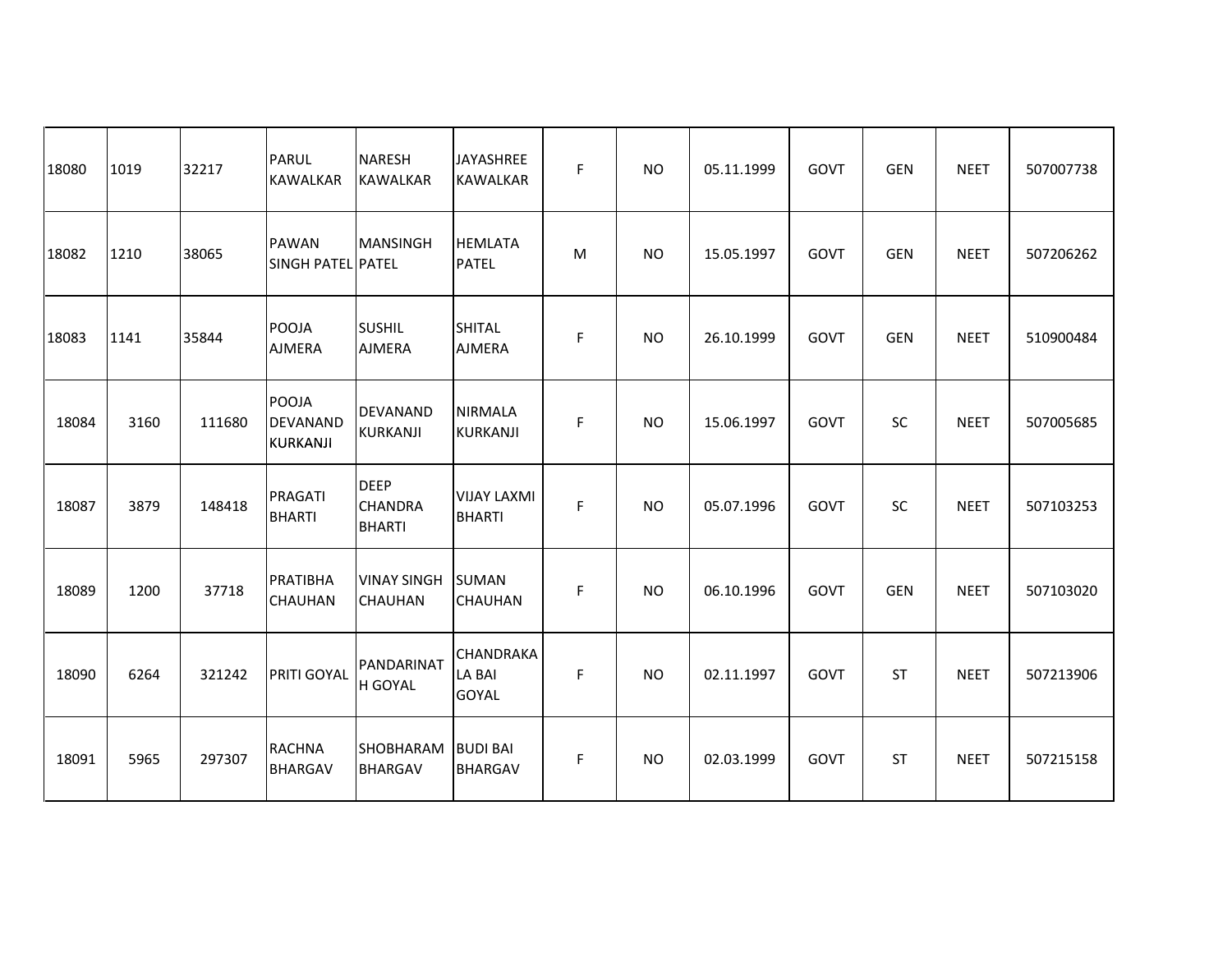| 18092 | 1001 | 31719  | RAHUL<br>GOUR                                | RADHELAL<br><b>GOUR</b>                | <b>JHUKKO BAI</b>               | M | <b>NO</b> | 04.10.1999 | <b>GOVT</b> | <b>GEN</b> | <b>NEET</b> | 507013728 |
|-------|------|--------|----------------------------------------------|----------------------------------------|---------------------------------|---|-----------|------------|-------------|------------|-------------|-----------|
| 18093 | 1231 | 38506  | <b>RAJEEV</b><br><b>MISHRA</b>               | <b>SURESH</b><br>MISHRA                | <b>MANJU</b><br><b>MISHRA</b>   | M | <b>NO</b> | 03.02.1996 | <b>GOVT</b> | <b>GEN</b> | <b>NEET</b> | 507304023 |
| 18094 | 3224 | 114406 | RAJENDRA                                     | <b>ROOP SINGH</b>                      | <b>SUGAN BAI</b>                | M | <b>NO</b> | 07.07.2000 | GOVT        | <b>SC</b>  | <b>NEET</b> | 507213201 |
| 18095 | 5061 | 221293 | RAJENDRA<br>PRASAD<br>PATIL                  | MUNNI LAL<br><b>PATIL</b>              | <b>USHA PATIL</b>               | M | <b>NO</b> | 29.05.1999 | <b>GOVT</b> | <b>ST</b>  | <b>NEET</b> | 501900052 |
| 18096 | 1353 | 42345  | RAJNARAYA<br>N MEENA                         | <b>JAGDISH</b><br><b>MEENA</b>         | <b>LALTA BAI</b>                | M | <b>NO</b> | 12.06.1991 | <b>GOVT</b> | OBC        | <b>NEET</b> | 507014003 |
| 18097 | 3179 | 112687 | RASHMI<br><b>AHIRWAR</b>                     | <b>PRABHAG</b><br>AHIRWAR              | <b>SUNITA</b><br><b>AHIRWAR</b> | F | <b>NO</b> | 23.06.1999 | GOVT        | <b>SC</b>  | <b>NEET</b> | 511209737 |
| 18098 | 1334 | 41717  | RAVI<br><b>DHAKAD</b>                        | <b>BALBANT</b><br>DHAKAD               | <b>PUSHPA</b><br><b>DHAKAD</b>  | M | <b>NO</b> | 10.06.1999 | GOVT        | OBC        | <b>NEET</b> | 507107202 |
| 18099 | 1428 | 44665  | <b>RAVI KUMAR MAHESH</b><br>SURYAVANS<br>Iнı | <b>KUMAR</b><br><b>ISURYAVANSHI HI</b> | YASHODA<br><b>SURYAVANS</b>     | M | <b>NO</b> | 06.09.1997 | GOVT        | <b>GEN</b> | <b>NEET</b> | 507400944 |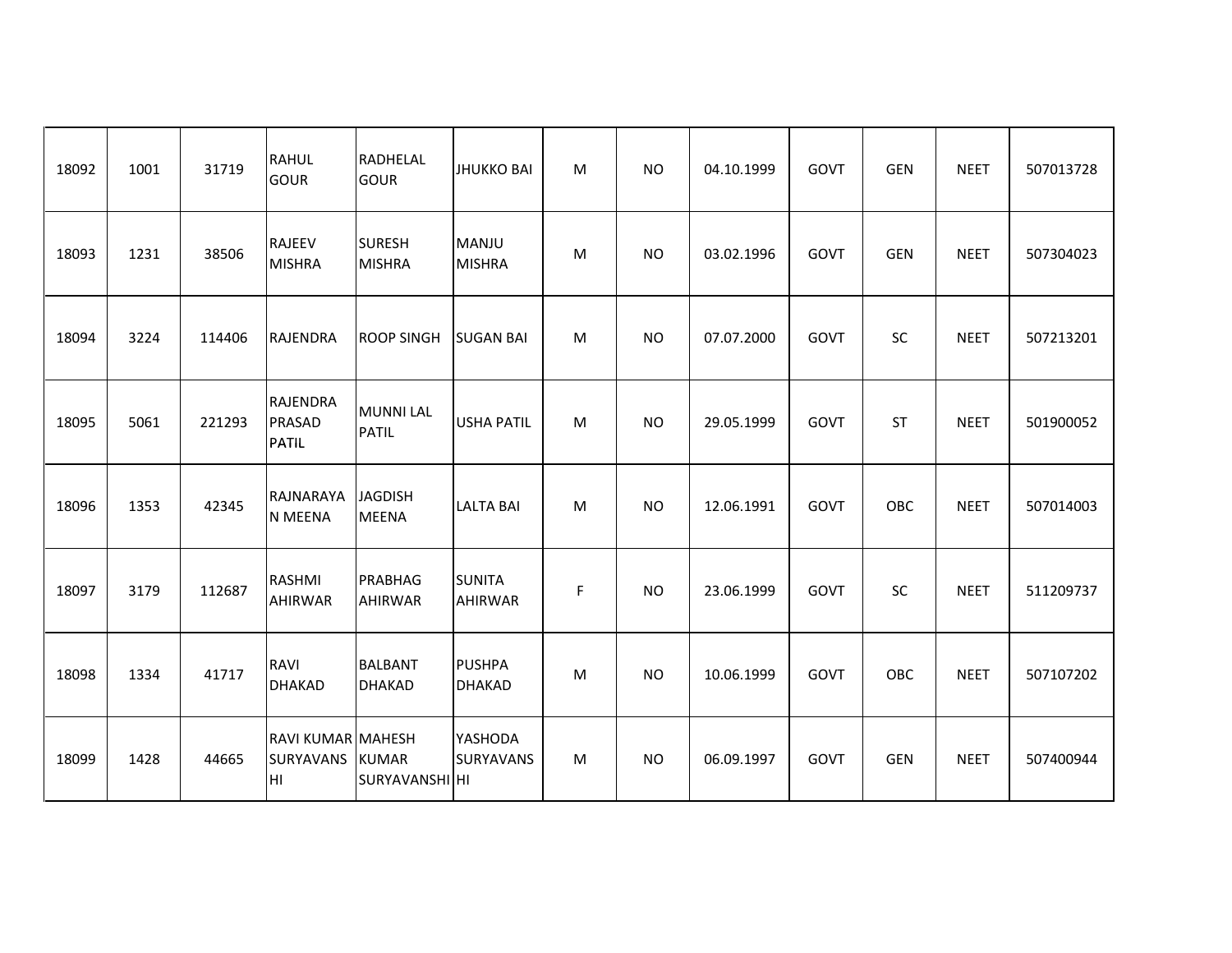| 18100 | 789  | 25058  | <b>RAVIKANT</b><br>SHARMA        | SHYAM<br><b>KISHOR</b><br>SHARMA   | <b>INDRA</b><br>SHARMA           | м | <b>NO</b> | 24.08.1996 | GOVT | <b>GEN</b> | <b>NEET</b> | 507107423 |
|-------|------|--------|----------------------------------|------------------------------------|----------------------------------|---|-----------|------------|------|------------|-------------|-----------|
| 18101 | 1289 | 40380  | RAVISHANKA<br>R JAYSWAL          | LALLU<br>PRASAD<br>JAYSWAL         | <b>SAVITA</b><br>JAYSWAL         | M | <b>NO</b> | 28.10.1999 | GOVT | <b>GEN</b> | <b>NEET</b> | 507306383 |
| 18102 | 1331 | 41591  | <b>RISHABH</b><br><b>PATIDAR</b> | <b>NARAYAN</b><br><b>PATIDAR</b>   | SEEMA<br>PATIDAR                 | M | <b>NO</b> | 31.07.1998 | GOVT | OBC        | <b>NEET</b> | 507401366 |
| 18103 | 724  | 23350  | <b>RIYA JAIN</b>                 | <b>DHANKUMAR</b><br><b>JAIN</b>    | <b>SUJATA JAIN</b>               | F | <b>NO</b> | 04.04.2000 | GOVT | <b>GEN</b> | <b>NEET</b> | 508516225 |
| 18104 | 1232 | 38518  | <b>ROSHNI</b><br><b>KOTWANI</b>  | MANOJ<br><b>KOTWANI</b>            | <b>BHAWNA</b><br><b>KOTWANI</b>  | F | <b>NO</b> | 05.03.1998 | GOVT | <b>GEN</b> | <b>NEET</b> | 507007408 |
| 18105 | 961  | 30520  | <b>RUPALI</b><br><b>DARYANI</b>  | PURSHOTTAM DEEPA<br><b>DARYANI</b> | <b>DARYANI</b>                   | F | <b>NO</b> | 22.01.1998 | GOVT | <b>GEN</b> | <b>NEET</b> | 507003546 |
| 18106 | 5507 | 258725 | <b>SACHIN</b><br><b>CHANDEL</b>  | SANTOSH<br>CHANDEL                 | <b>KRISHNA</b><br><b>CHANDEL</b> | M | <b>NO</b> | 02.02.2000 | GOVT | <b>ST</b>  | <b>NEET</b> | 507211945 |
| 18107 | 1245 | 38927  | <b>SAKSHI JAIN</b>               | PRABHAT<br><b>JAIN</b>             | <b>VINITA JAIN</b>               | F | <b>NO</b> | 03.05.2000 | GOVT | <b>GEN</b> | <b>NEET</b> | 507005161 |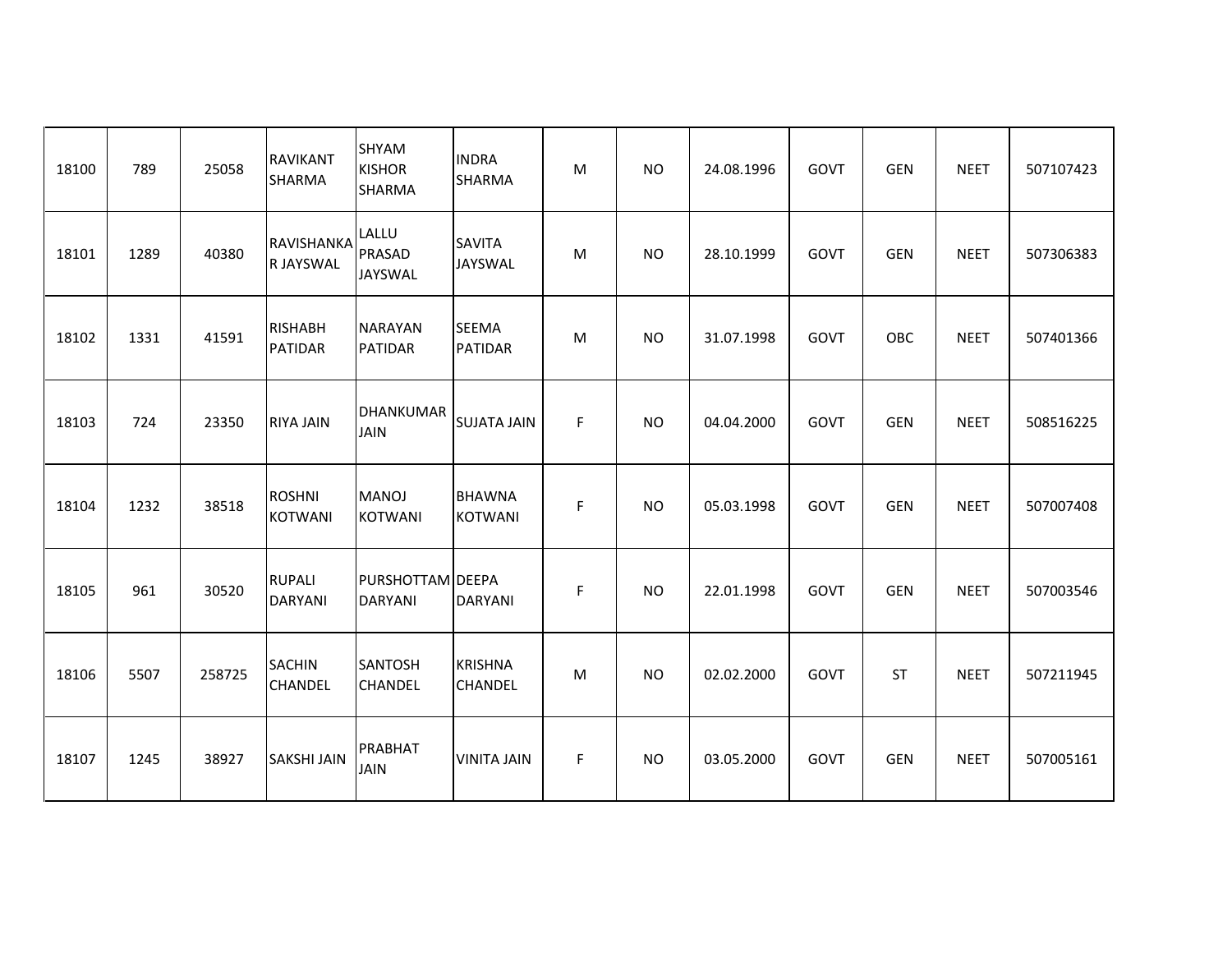| 18108 | 6796 | 379084 | SAKSHI<br>SARAIYA                 | RANJEET<br>SINGH<br>SARAIYA             | <b>SARITA</b><br>SARAIYA       | F | <b>NO</b> | 10.02.1998 | GOVT | <b>ST</b>  | <b>NEET</b> | 507300605 |
|-------|------|--------|-----------------------------------|-----------------------------------------|--------------------------------|---|-----------|------------|------|------------|-------------|-----------|
| 18111 | 1329 | 41474  | SANJAY<br><b>DHAKAD</b>           | PRAHLAD<br><b>DHAKAD</b>                | KAMLESH<br><b>DHAKAD</b>       | M | <b>NO</b> | 03.07.1997 | GOVT | OBC        | <b>NEET</b> | 507013851 |
| 18113 | 5322 | 242628 | <b>SAPNA</b><br><b>THAKUR</b>     | <b>JAGDISH</b>                          | RAJU                           | F | <b>NO</b> | 19.09.1999 | GOVT | <b>ST</b>  | <b>NEET</b> | 507202286 |
| 18114 | 1300 | 40584  | <b>SATISH</b><br><b>KUMAR RAI</b> | GHANSHYAM<br><b>DAS RAI</b>             | <b>SAVITRI RAI</b>             | M | <b>NO</b> | 12.07.1998 | GOVT | OBC        | <b>NEET</b> | 507014641 |
| 18116 | 6511 | 346155 | <b>SHANTA</b><br><b>MOURYA</b>    | <b>GABU SINGH</b>                       | <b>LAKSHMI BAI</b>             | F | <b>NO</b> | 01.09.1998 | GOVT | <b>ST</b>  | <b>NEET</b> | 507214889 |
| 18118 | 1147 | 36067  | <b>SHIVAM</b><br>YADAV            | <b>PRAKASH</b><br>YADAV                 | <b>SHARDA</b><br>YADAV         | M | <b>NO</b> | 18.07.1998 | GOVT | <b>GEN</b> | <b>NEET</b> | 507002818 |
| 18119 | 1203 | 37871  | <b>SHIVANGI</b><br><b>MISHRA</b>  | RAJESH<br><b>KUMAR</b><br><b>MISHRA</b> | <b>SEEMA</b><br><b>MISHRA</b>  | F | <b>NO</b> | 06.04.1999 | GOVT | <b>GEN</b> | <b>NEET</b> | 507301137 |
| 18120 | 4000 | 155295 | <b>SHIVANI</b><br><b>BHILWAR</b>  | <b>NARENDRA</b><br><b>BHILWAR</b>       | <b>MAMTA</b><br><b>BHILWAR</b> | F | <b>NO</b> | 28.08.1998 | GOVT | SC         | <b>NEET</b> | 507102918 |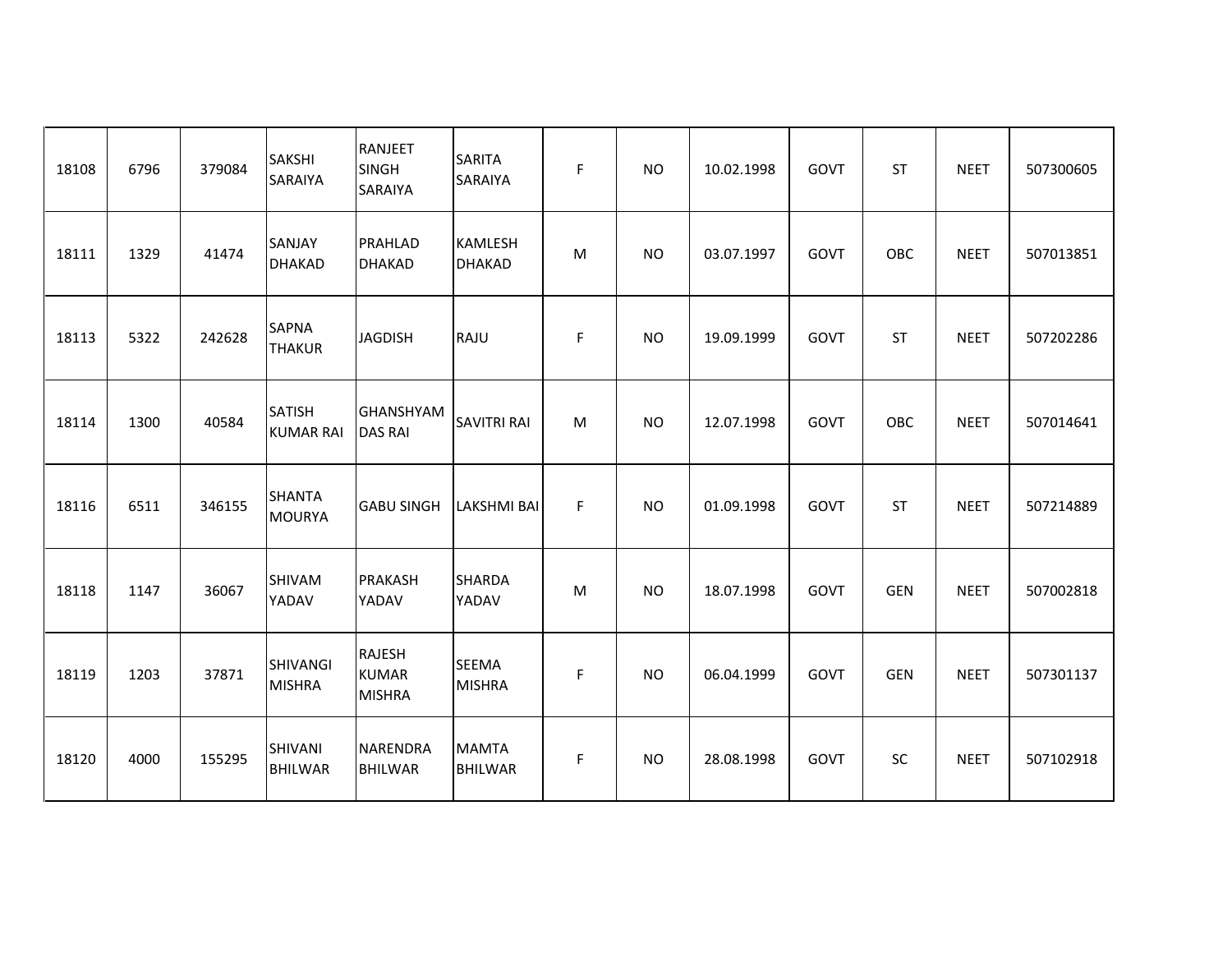| 18121 | 1038 | 32834  | <b>SHRADDHA</b><br><b>GAIKWAD</b>                | <b>SHANKAR</b><br><b>GAIKWAD</b>                | <b>ANITA</b><br><b>GAIKWAD</b> | F | <b>NO</b> | 12.04.2000 | GOVT       | <b>GEN</b> | <b>NEET</b> | 507208891 |
|-------|------|--------|--------------------------------------------------|-------------------------------------------------|--------------------------------|---|-----------|------------|------------|------------|-------------|-----------|
| 18122 | 781  | 24795  | <b>SHREYA</b><br><b>AGARWAL</b>                  | YOGESH<br>AGARWAL                               | MEGHNA<br><b>AGARWAL</b>       | F | <b>NO</b> | 19.04.2001 | GOVT       | <b>GEN</b> | <b>NEET</b> | 511200121 |
| 18123 | 7601 | 493496 | <b>SHREYA</b><br><b>MALVI</b>                    | <b>SHRAVAN</b><br><b>KUMAR</b><br><b>MALVI</b>  | <b>SHRUTI</b><br><b>MALVI</b>  | F | <b>NO</b> | 24.04.2000 | <b>NRI</b> | <b>GEN</b> | <b>NEET</b> | 507003144 |
| 18125 | 4093 | 159964 | SHREYANSH<br><b>PACHORE</b>                      | MANISH<br><b>PACHORE</b>                        | MANJULA<br><b>PACHORE</b>      | M | <b>NO</b> | 09.01.1999 | GOVT       | SC         | <b>NEET</b> | 507401354 |
| 18126 | 837  | 26512  | <b>SHRUTI</b><br><b>BANSAL</b>                   | RAJKUMAR<br><b>BANSAL</b>                       | LATA<br><b>BANSAL</b>          | F | <b>NO</b> | 27.12.2000 | GOVT       | <b>GEN</b> | <b>NEET</b> | 507101316 |
| 18128 | 6877 | 389326 | <b>SHUBHAM</b><br><b>BADOLE</b>                  | <b>BALIRAM</b><br><b>BADOLE</b>                 | SANJU<br><b>BADOLE</b>         | M | <b>NO</b> | 12.04.1998 | GOVT       | <b>ST</b>  | <b>NEET</b> | 507402896 |
| 18129 | 1385 | 43361  | <b>SHUBHAM</b><br><b>KUMAR</b><br><b>JAISWAL</b> | <b>MAHESH</b><br><b>KUMAR</b><br><b>JAISWAL</b> | <b>MADHU</b><br>JAISWAL        | M | <b>NO</b> | 25.08.1996 | GOVT       | OBC        | <b>NEET</b> | 507011134 |
| 18130 | 1035 | 32740  | SIMRA KHAN SAZID KHAN                            |                                                 | <b>SEEMA</b><br><b>KHAN</b>    | F | <b>NO</b> | 26.06.1999 | GOVT       | <b>GEN</b> | <b>NEET</b> | 507000195 |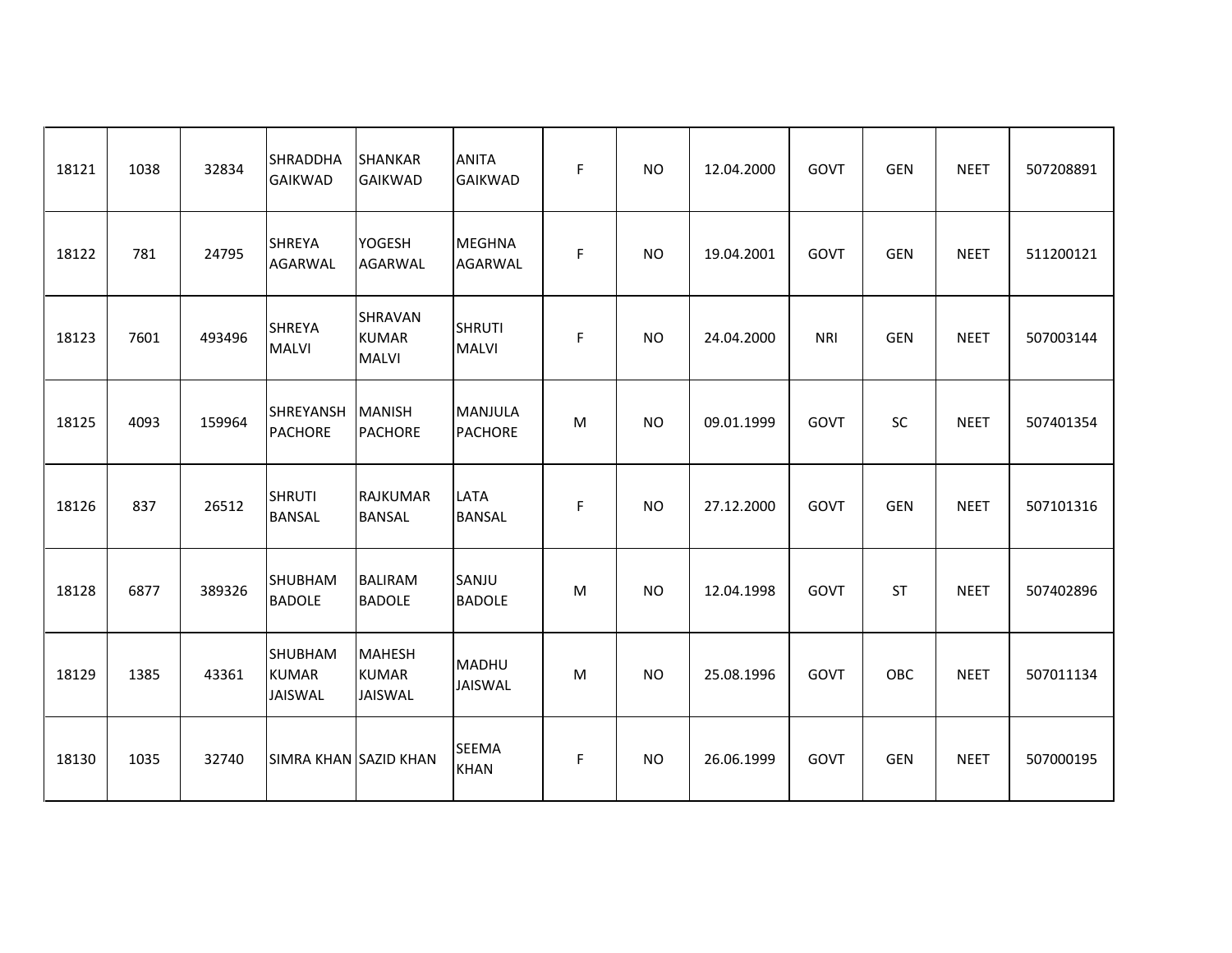| 18131 | 5912 | 291380 | SONALI<br><b>VERMA</b>                          | SHOBHARAM<br><b>VERMA</b>                     | PARVATI<br><b>VERMA</b>                            | F | <b>NO</b>      | 20.09.1997 | GOVT | <b>ST</b>  | <b>NEET</b> | 507205945 |
|-------|------|--------|-------------------------------------------------|-----------------------------------------------|----------------------------------------------------|---|----------------|------------|------|------------|-------------|-----------|
| 18133 | 1006 | 31823  | SOUMYA<br><b>THAPAK</b>                         | SANJAY<br><b>THAPAK</b>                       | SANGEETA<br><b>THAPAK</b>                          | м | <b>NO</b>      | 23.03.1999 | GOVT | <b>GEN</b> | <b>NEET</b> | 507007484 |
| 18134 | 1332 | 41637  | <b>KUSHWAHA</b>                                 | SRISHTI DEVI LALBAHADUR<br>KUSHWAHA           | <b>KAMLESH</b><br><b>KUMARI</b><br><b>KUSHWAHA</b> | F | <b>NO</b>      | 07.12.1996 | GOVT | OBC        | <b>NEET</b> | 511210070 |
| 18137 | 1081 | 34059  | <b>SUNIL</b><br><b>RAWAT</b>                    | <b>SUGHAR</b><br><b>SINGH</b><br><b>RAWAT</b> | <b>KAPOORI</b><br><b>RAWAT</b>                     | M | <b>NO</b>      | 02.05.1994 | GOVT | <b>GEN</b> | <b>NEET</b> | 507105628 |
| 18138 | 3378 | 123051 | <b>SURBHI</b><br><b>JARENIYA</b>                | <b>SURAJDEV</b><br><b>JARENIYA</b>            | <b>RANJANA</b><br><b>DEVI</b>                      | F | <b>NO</b>      | 01.04.2000 | GOVT | <b>SC</b>  | <b>NEET</b> | 507201595 |
| 18139 | 1268 | 39612  | <b>SUYASH</b><br><b>KUMAR</b><br><b>PATIDAR</b> | <b>SANJAY</b><br>KUMAR<br>PATIDAR             | <b>KAVITA</b><br><b>PATIDAR</b>                    | M | <b>NO</b>      | 28.03.2000 | GOVT | <b>GEN</b> | <b>NEET</b> | 507001959 |
| 18140 | 861  | 27269  | <b>SWATI</b><br><b>MISHRA</b>                   | <b>ARUN</b><br><b>MISHRA</b>                  | <b>MANJOOSH</b><br>A MISHRA                        | F | <b>NO</b>      | 31.05.1999 | GOVT | <b>GEN</b> | <b>NEET</b> | 507004808 |
| 18142 | 5457 | 253425 | <b>VAACHA</b><br><b>AJAY SIKKA</b>              | <b>AJAY SIKKA</b>                             | <b>KAMINI</b><br><b>SIKKA</b>                      | F | N <sub>O</sub> | 05.01.2000 | GOVT | <b>ST</b>  | <b>NEET</b> | 507003245 |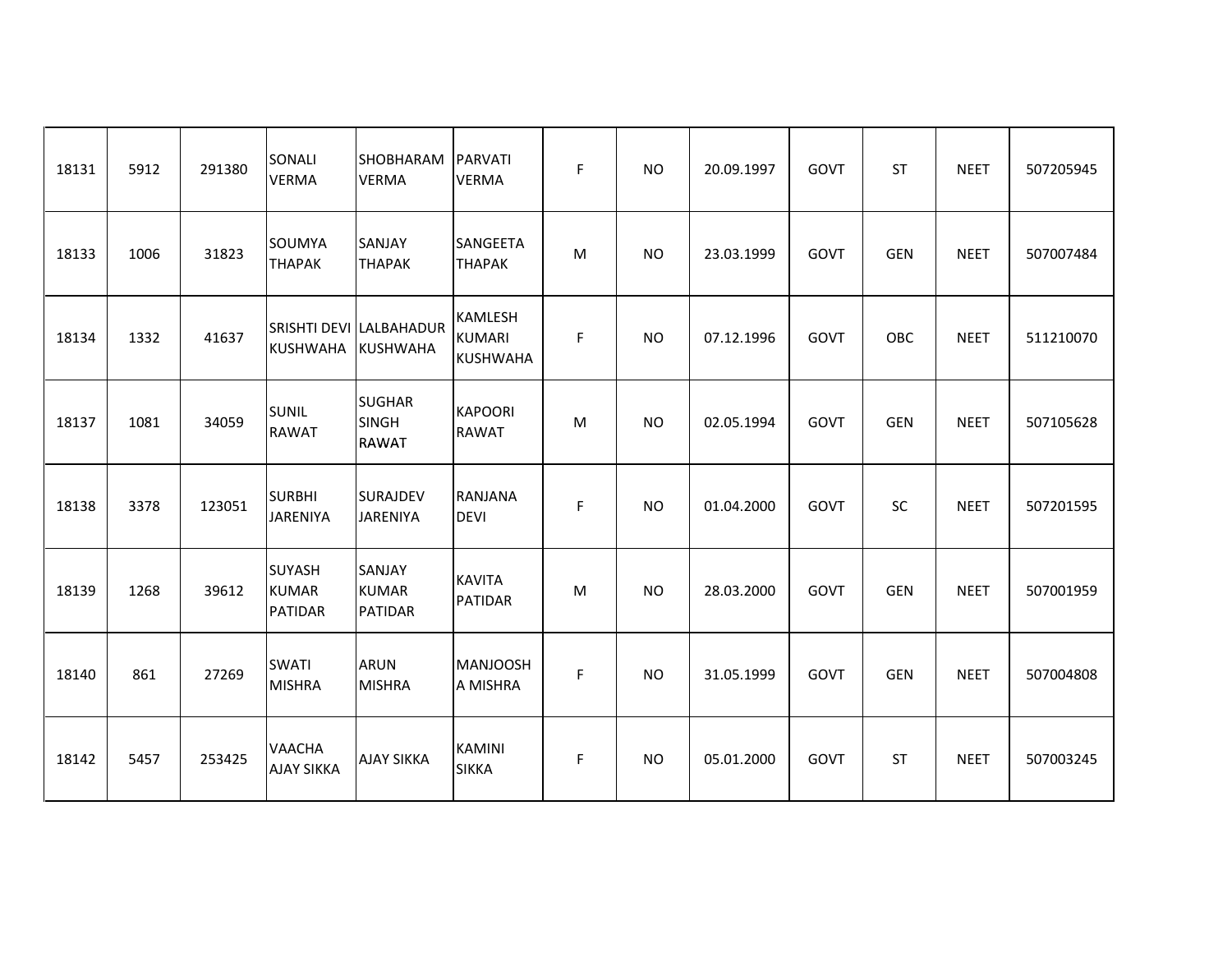| 18143 | 1388 | 43463  | <b>VAISHNAVI</b><br><b>KURHADE</b>                      | <b>UMESH</b><br><b>KUMAR</b><br><b>KURKHADE</b> | <b>SANGEETA</b><br><b>KURHADE</b> | F | <b>NO</b> | 01.10.1999 | <b>GOVT</b> | OBC        | <b>NEET</b> | 507301850 |
|-------|------|--------|---------------------------------------------------------|-------------------------------------------------|-----------------------------------|---|-----------|------------|-------------|------------|-------------|-----------|
| 18144 | 1241 | 38767  | VANSHIKA<br><b>AGRAWAL</b>                              | SANJAY<br><b>KUMAR</b><br>AGRAWAL               | <b>RACHANA</b><br><b>AGRAWAL</b>  | F | <b>NO</b> | 10.02.1999 | GOVT        | <b>GEN</b> | <b>NEET</b> | 507007001 |
| 18145 | 776  | 24593  | <b>VED</b><br><b>PRAKASH</b><br><b>DWIVEDI</b>          | <b>JAY PRAKASH</b><br><b>DWIVEDI</b>            | <b>SAVITA</b><br><b>DWIVEDI</b>   | M | <b>NO</b> | 22.01.2000 | GOVT        | <b>GEN</b> | <b>NEET</b> | 507303645 |
| 18146 | 1190 | 37387  | <b>VEERENDRA</b><br><b>CHANDRA</b><br><b>CHATURVEDI</b> | <b>ARUN</b><br><b>CHATURVEDI</b>                | <b>RADHA</b>                      | M | <b>NO</b> | 27.04.2000 | GOVT        | <b>GEN</b> | <b>NEET</b> | 507105751 |
| 18147 | 6620 | 357082 | <b>VIDHI SINGH</b>                                      | <b>MAHENDRA</b><br><b>SINGH</b>                 | <b>KALPANA</b><br><b>SINGH</b>    | F | <b>NO</b> | 27.07.2000 | GOVT        | <b>ST</b>  | <b>NEET</b> | 507205301 |
| 18148 | 3904 | 150040 | <b>VINAY</b><br><b>CHOUHAN</b>                          | <b>PRAKASH</b><br><b>CHOUHAN</b>                | <b>SAVITA</b><br><b>CHOUHAN</b>   | M | <b>NO</b> | 19.09.2000 | GOVT        | SC         | <b>NEET</b> | 507005916 |
| 18149 | 1477 | 46315  | YASH GUPTA                                              | <b>KAILASH</b><br><b>GUPTA</b>                  | <b>BABITA</b><br><b>GUPTA</b>     | M | <b>NO</b> | 08.04.1999 | GOVT        | <b>GEN</b> | <b>NEET</b> | 507200606 |
| 18150 | 6414 | 334803 | <b>YUVRAJ</b><br><b>SOLANKI</b>                         | <b>CHHATRASIN</b><br><b>GH SOLANKI</b>          | PARVATI<br><b>SOLANKI</b>         | M | <b>NO</b> | 28.12.1997 | <b>GOVT</b> | <b>ST</b>  | <b>NEET</b> | 507212540 |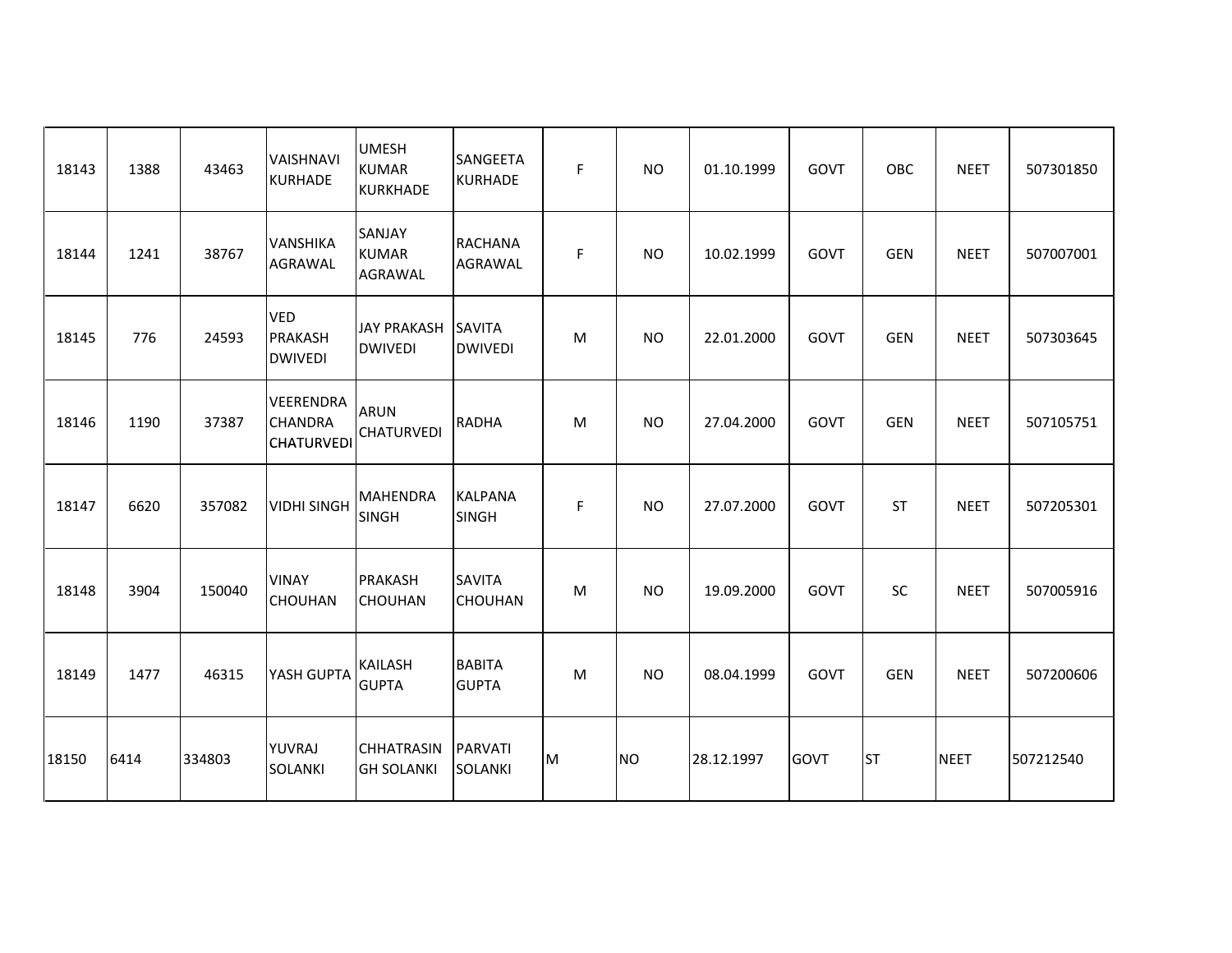|       |             |        |                                          |                                               |                                       |    |           | RKDF Bhopal Joined Chirayu Medical College & Hospital Bhopal<br>Batch 2018 on 04/09/2018 DME Order No. 2223/4/प्रदेश/यू.जी/2018 date 21/08/2018 |             |            |             |           |
|-------|-------------|--------|------------------------------------------|-----------------------------------------------|---------------------------------------|----|-----------|-------------------------------------------------------------------------------------------------------------------------------------------------|-------------|------------|-------------|-----------|
| 18010 | <b>RKDF</b> | 52280  | ALTAMASH<br> RAHMAN                      | MAHFOOZU<br><b>R RAHMAN</b>                   | <b>ZAKIRA BI</b>                      | M  | <b>NO</b> | 24.02.1997                                                                                                                                      | GOVT        | <b>GEN</b> | <b>NEET</b> | 905000155 |
| 18017 | <b>RKDF</b> | 233272 | <b>ANKIT</b><br>MESHRAM                  | AR<br>MESHRAM                                 | RAJESHWA<br>R <sub>l</sub><br>MESHRAM | M  | <b>NO</b> | 08.10.1998                                                                                                                                      | GOVT        | <b>SC</b>  | <b>NEET</b> | 905302895 |
| 18026 | <b>RKDF</b> | 53198  | ASHVINEE<br>RAGHUVAN SINGH<br><b>SHI</b> | RAJDEEP<br><b>RAGHUVANS SHI</b>               | MURTI<br>RAGHUVAN                     | F  | <b>NO</b> | 07.05.1998                                                                                                                                      | GOVT        | <b>GEN</b> | <b>NEET</b> | 905101517 |
| 18035 | <b>RKDF</b> | 56773  | <b>DAMINI</b><br>PAWAR                   | <b>VIRENDRA</b><br><b>PAWAR</b>               | ISUNITA<br>PAWAR                      | F. | NO.       | 24.04.1998                                                                                                                                      | GOVT        | <b>OBC</b> | <b>NEET</b> | 905207117 |
| 18046 | <b>RKDF</b> | 55209  | FATIMA<br><b>AZEEM</b><br><b>NIZAMI</b>  | ZAHURUDDI<br>N NIZAMI                         | <b>PARVEEN</b><br><b>NIZAMI</b>       | F. | NO.       | 01.10.1999                                                                                                                                      | <b>GOVT</b> | <b>OBC</b> | <b>NEET</b> | 905000457 |
| 18052 | <b>RKDF</b> | 241328 | <b>JITENDRA</b><br><b>BUNKAR</b>         | <b>KAMAL</b><br><b>SINGH</b><br><b>BUNKAR</b> | SUNITA<br><b>BUNKAR</b>               | M  | <b>NO</b> | 10.10.1995                                                                                                                                      | GOVT        | <b>SC</b>  | <b>NEET</b> | 905000930 |
| 18054 | <b>RKDF</b> | 50017  | <b>KESHAV</b><br>PATEL                   | RADHESHYA<br>M PATEL                          | <b>RADHA</b><br>PATEL                 | M  | <b>NO</b> | 08.10.1996                                                                                                                                      | GOVT        | OBC        | <b>NEET</b> | 905003341 |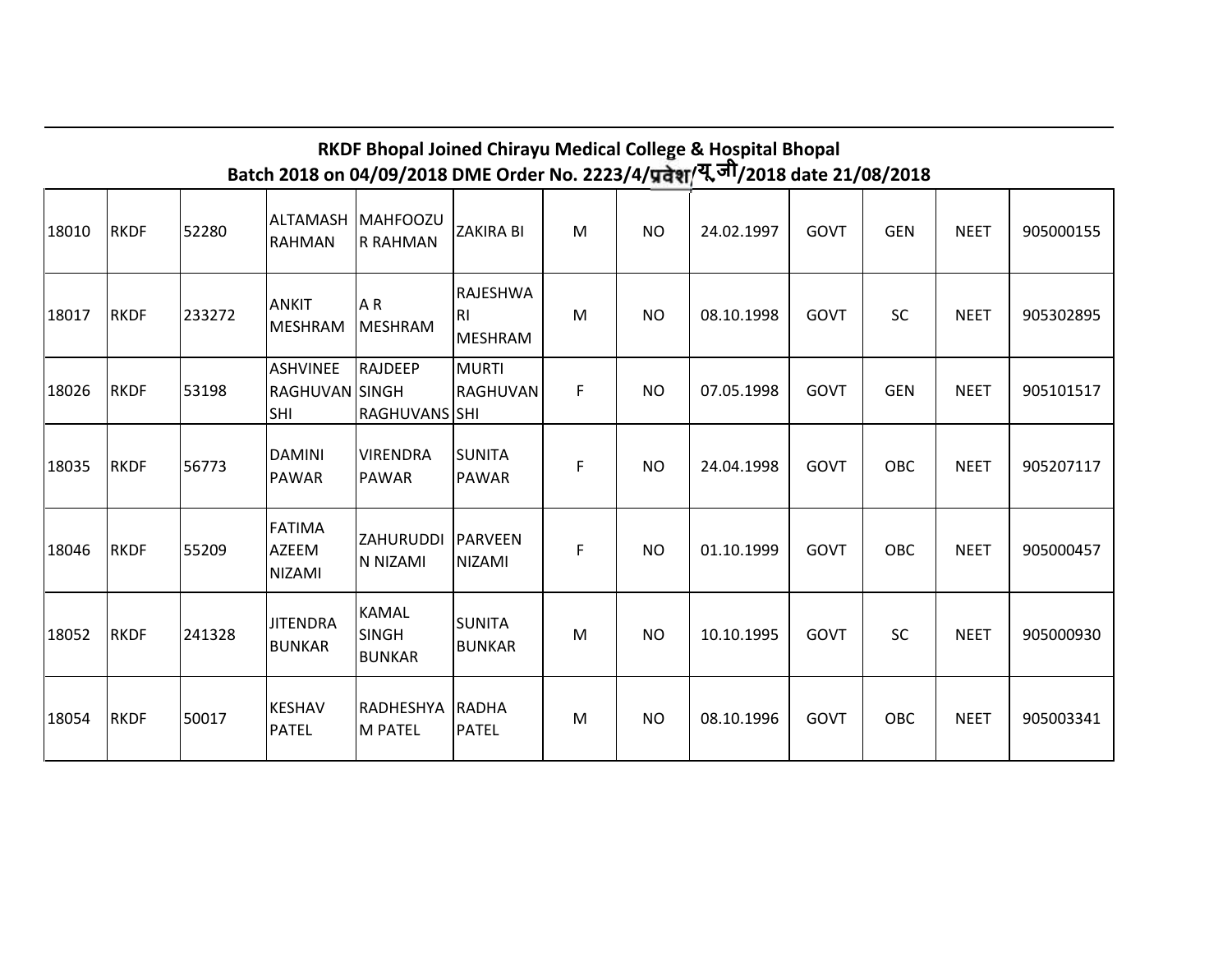| 18055 | <b>RKDF</b> | 236638 | KHUSHBU<br><b>JATWA</b>                        | PYARELAL<br><b>JATWA</b>         | <b>MEERA</b><br><b>JATWA</b>    | F  | <b>NO</b> | 07.08.1998 | GOVT        | SC         | <b>NEET</b> | 905400987 |
|-------|-------------|--------|------------------------------------------------|----------------------------------|---------------------------------|----|-----------|------------|-------------|------------|-------------|-----------|
| 18057 | <b>RKDF</b> | 52551  | <b>KULDEEP</b><br><b>BHARPODA BHARPODA</b>     | <b>NIRMAL</b>                    | <b>DURGA</b><br><b>BHARPODA</b> | M  | <b>NO</b> | 16.02.2000 | GOVT        | OBC        | <b>NEET</b> | 907702740 |
| 18071 | <b>RKDF</b> | 234440 | <b>NEELAM</b><br>PRAJAPATI                     | SHEETARAM<br>PRAJAPATI           | <b>RAJPATI</b><br>PRAJAPATI     | F  | <b>NO</b> | 07.06.1996 | GOVT        | SC         | <b>NEET</b> | 905211094 |
| 18081 | <b>RKDF</b> | 53240  | <b>PARUL</b><br>TIWARI                         | P K TIWARI                       | <b>MANJULA</b><br><b>TIWARI</b> | F  | <b>NO</b> | 14.12.1998 | GOVT        | <b>GEN</b> | <b>NEET</b> | 905303677 |
| 18085 | <b>RKDF</b> | 250485 | POOJA<br><b>MALVIYA</b>                        | <b>RODULAL</b><br><b>MALVIYA</b> | <b>RADHA BAI</b>                | F. | <b>NO</b> | 12.04.1998 | GOVT        | <b>SC</b>  | <b>NEET</b> | 905402011 |
| 18086 | <b>RKDF</b> | 54927  | <b>PRADEEP</b><br><b>KUMAR</b><br><b>KURMI</b> | <b>RAJKISHOR</b>                 | <b>CHANDRA</b><br>RANI          | M  | <b>NO</b> | 20.11.1995 | <b>GOVT</b> | OBC        | <b>NEET</b> | 905007230 |
| 18088 | <b>RKDF</b> | 55545  | PRANJAL<br><b>JAT</b>                          | <b>SANJAY JAT</b>                | PRAMILA<br><b>JAT</b>           | F  | <b>NO</b> | 06.01.1997 | GOVT        | OBC        | <b>NEET</b> | 908001819 |
| 18109 | <b>RKDF</b> | 245791 | <b>SAMEEKSH</b><br>A GUDGE                     | <b>SUDHAKAR</b><br><b>GUDGE</b>  | <b>CHHAYA</b><br><b>GUDGE</b>   | F  | <b>NO</b> | 14.05.1999 | GOVT        | SC         | <b>NEET</b> | 905213981 |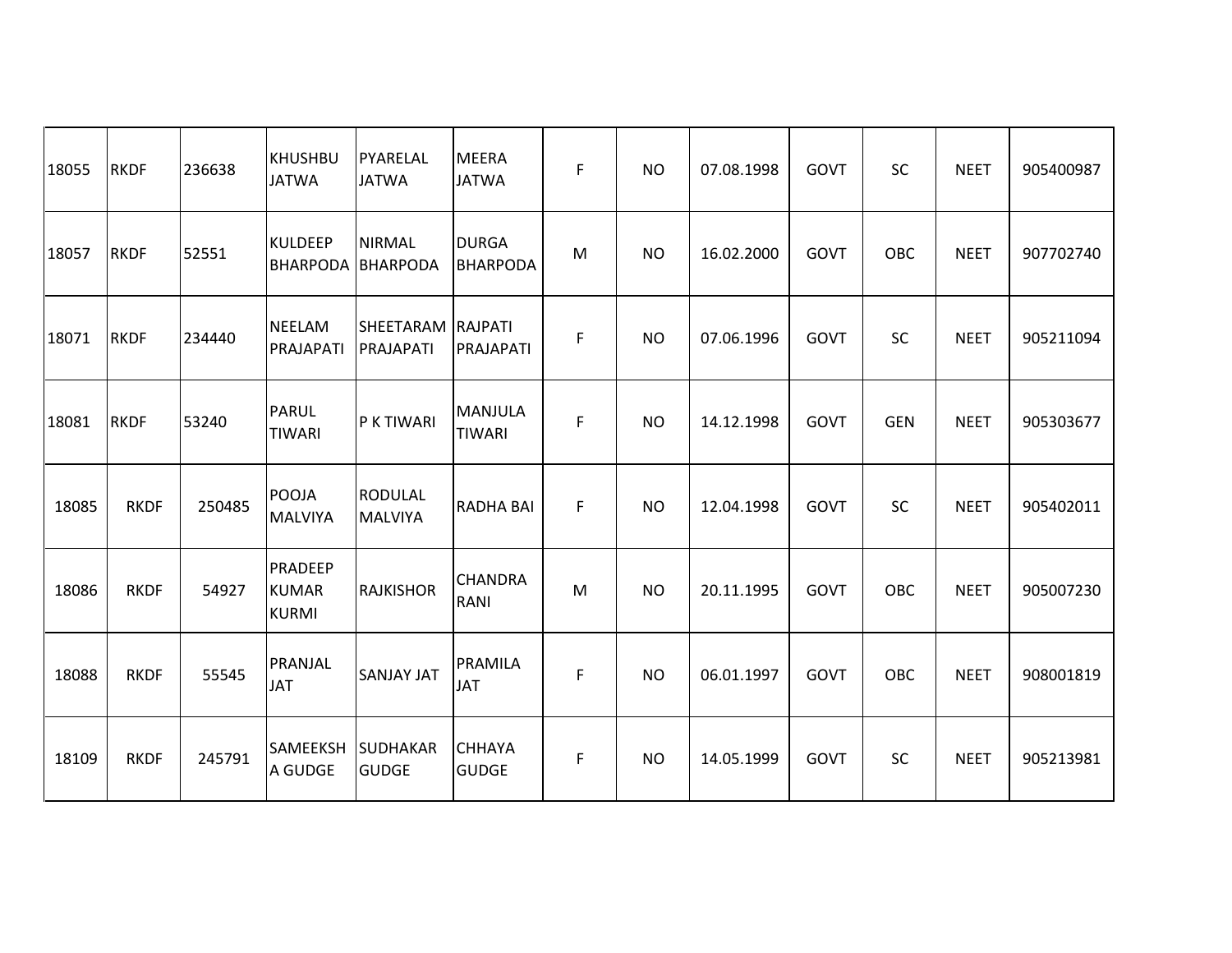| 18110 | <b>RKDF</b> | 43884  | <b>SANA</b><br><b>ZEHRA</b><br><b>NAQVI</b>    | <b>ANIS</b><br><b>HAIDER</b><br><b>NAQVI</b>               | <b>SEEBA</b><br><b>NAQVI</b><br><b>KHAN</b>      | F | <b>NO</b> | 19.11.1996 | <b>GOVT</b> | <b>GEN</b> | <b>NEET</b> | 905001466 |
|-------|-------------|--------|------------------------------------------------|------------------------------------------------------------|--------------------------------------------------|---|-----------|------------|-------------|------------|-------------|-----------|
| 18112 | <b>RKDF</b> | 52121  | <b>SANSKAR</b><br><b>JAIN</b>                  | <b>SUNIL JAIN</b>                                          | <b>RITU JAIN</b>                                 | M | <b>NO</b> | 26.12.1999 | GOVT        | <b>GEN</b> | <b>NEET</b> | 905001328 |
| 18115 | <b>RKDF</b> | 53628  | <b>SATISH</b><br><b>KUMAR</b><br><b>THAKUR</b> | <b>SURESH</b><br><b>KUMAR</b><br><b>THAKUR</b>             | <b>URMILA</b><br><b>BAI</b>                      | M | <b>NO</b> | 11.08.1995 | GOVT        | OBC        | <b>NEET</b> | 905213715 |
| 18117 | <b>RKDF</b> | 51599  | <b>SHIVAM</b><br><b>ACHARYA</b>                | <b>OM</b><br><b>PRAKASH</b><br><b>ACHARYA</b>              | <b>LEELA</b><br><b>ACHARYA</b>                   | M | <b>NO</b> | 08.11.1998 | <b>GOVT</b> | <b>GEN</b> | <b>NEET</b> | 907818219 |
| 18124 | <b>RKDF</b> | 50159  | <b>SHREYA</b><br>VA                            | SANJAY<br>SHRIVASTA SHRIVASTAV SHRIVASTA<br>A              | <b>SANDHYA</b><br><b>VA</b>                      | F | <b>NO</b> | 02.07.1998 | GOVT        | <b>GEN</b> | <b>NEET</b> | 909900242 |
| 18127 | <b>RKDF</b> | 52449  | <b>SHRUTI</b><br><b>GUPTA</b>                  | <b>SUBHASH</b><br><b>GUPTA</b>                             | <b>MITI</b><br><b>GUPTA</b>                      | F | <b>NO</b> | 20.03.1996 | GOVT        | <b>GEN</b> | <b>NEET</b> | 908005664 |
| 18132 | <b>RKDF</b> | 36976  | SONALIKA<br><b>SHARAD</b><br><b>RATHORE</b>    | <b>SHARAD</b><br><b>KUMAR</b><br><b>RATHORE</b>            | <b>SARITA</b><br><b>SHARAD</b><br><b>RATHORE</b> | F | <b>NO</b> | 10.03.1998 | <b>GOVT</b> | <b>GEN</b> | <b>NEET</b> | 905003166 |
| 18135 | <b>RKDF</b> | 245508 | <b>SUBHASH</b><br><b>CHANDRA</b><br>А          | <b>KISHAN LAL</b><br><b>BHADKARIY BHADKARIYA BHADKARIY</b> | <b>GEETA</b><br><b>DEVI</b>                      | M | <b>NO</b> | 10.03.1993 | GOVT        | SC         | <b>NEET</b> | 905105477 |